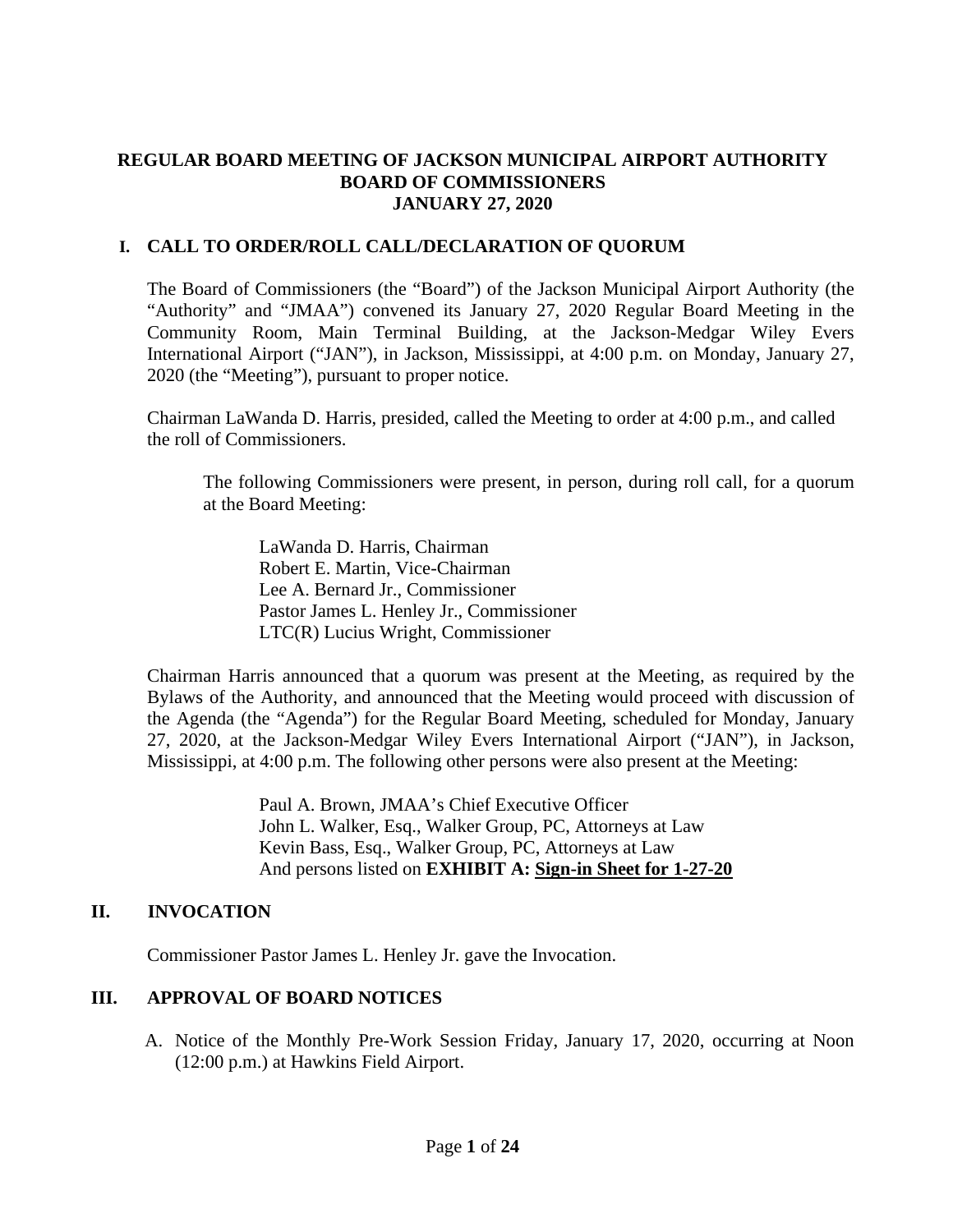B. Notice of the Monthly Board of Commissioners Meeting location change from Hawkins Field Airport to Jackson-Medgar Wiley Evers International Airport on Monday, January 27, 2020, at 4:00 p.m.

#### **RESOLUTION CY-2020-1**

#### **APPROVAL OF THE: (I) NOTICE OF THE JANUARY 17, 2020 PRE-WORK SESSION; AND (II) NOTICE OF THE LOCATION CHANGE OF THE BOARD OF COMMISSIONERS' REGULAR JANUARY 27, 2020 BOARD MEETING FROM HAWKINS FIELD AIRPORT TO JACKSON-MEDGAR WILEY EVERS INTERNATIONAL AIRPORT**

After discussion and review, and upon the motion made by Commissioner Pastor Henley, second by Commissioner Bernard, and approved by a unanimous vote, the following resolution was made and entered.

**RESOLVED**, that the Board hereby approves the: (i) Notice of the January 17, 2020 Pre-Work Session; and (ii) Notice of the location change of the January 27, 2020 Regular Board Meeting from Hawkins Field Airport to Jackson-Medgar Wiley Evers International Airport

Yeas: Bernard, Harris, Henley, Martin, Wright Nays: None Abstentions: None

January 27, 2020

## **IV. APPROVAL AND EXECUTION OF MINUTES**

- A. Regular Scheduled Monthly Work Session of the Board of Commissioners, Thursday, December 19, 2019, at 8:30 a.m.
- B. Regular Scheduled Monthly Board of Commissioners Meeting Monday, December 23, 2019, at 4:00 p.m.

#### **RESOLUTION CY-2020-2**

## **APPROVAL OF THE MINUTES OF THE: (I) DECEMBER 19, 2019 REGULAR MONTHLY WORK SESSION; AND (II) DECEMBER 23, 2019 REGULAR MONTHLY BOARD MEETING**

After discussion and review, and upon the motion made by Commissioner Pastor Henley and seconded by Vice-Chairman Martin, the Minutes of the December 19, 2019 Regular Work Session, and the Minutes of the December 23, 2019 Monthly Board Meeting, were approved by a unanimous vote of the Commissioners, and the following resolution was made and entered.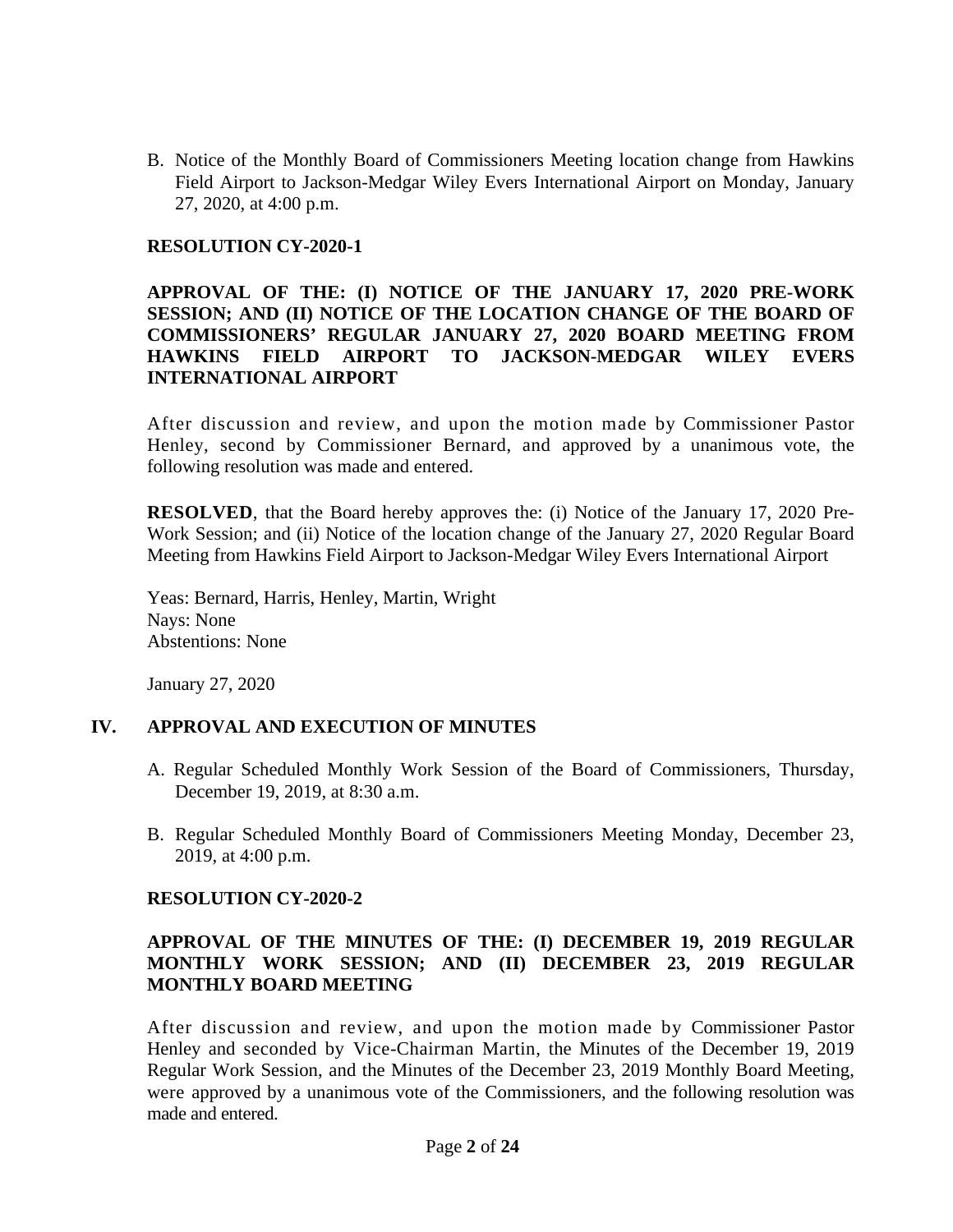**RESOLVED**, that the Board hereby approves the Minutes of the December 19, 2019 Regular Monthly Work Session and the Minutes of the December 23, 2019 Regular Monthly Board Meeting, as presented, and directs that said Minutes be filed in the appropriate Minute Book and Records of the Authority.

Yeas: Bernard, Harris, Henley, Martin, Wright Nays: None Abstentions: None

January 27, 2020

# **V. PUBLIC COMMENTS**

None.

## **VI. REPORTS**

#### **A. Report from the Chairman**

Chairman Harris wished everyone a Happy New Year. She announced that 2020 is a year for change at JMAA, and the change will make JMAA a better organization. She again welcomed Mr. Paul A. Brown, Chief Executive Officer, to the Jackson Municipal Airport Authority team.

## **B. Chief Executive Officer**

## **1. Airport Project Manager Summary, Period Ending December 31, 2019 …………………………………….………………………………...... Page [1](#page-2-0)<sup>1</sup>**

Mr. Paul A. Brown, CEO, then directed the Board's attention to the Airport Project Manager Summary ("APMS"), found at pages 1-15 in the January 27, 2020 Regular Board Meeting Packet and distributed to the Board before January 27, 2020 Regular Board Meeting. The Board reviewed the Report and had no questions.

# **2. Airport Activity Statistics Report, Period Ending December 31, 2019 ………………………………………………………………………......Page 16**

Next, Mr. Brown directed the Board's attention to the Airport Activity Statistics Report ("AASR"), found at pages 16-28 in the January 27, 2020 Regular Board Meeting Packet, and distributed to the Board before the January 27, 2020 Regular Board Meeting. The Board reviewed the Report and had no questions.

<span id="page-2-0"></span> $1$  The page numbers herein are the page numbers contained in the Meeting Packet which is attached as an Exhibit to the January 27, 2020 Regular Board Meeting ("Meeting") Minutes.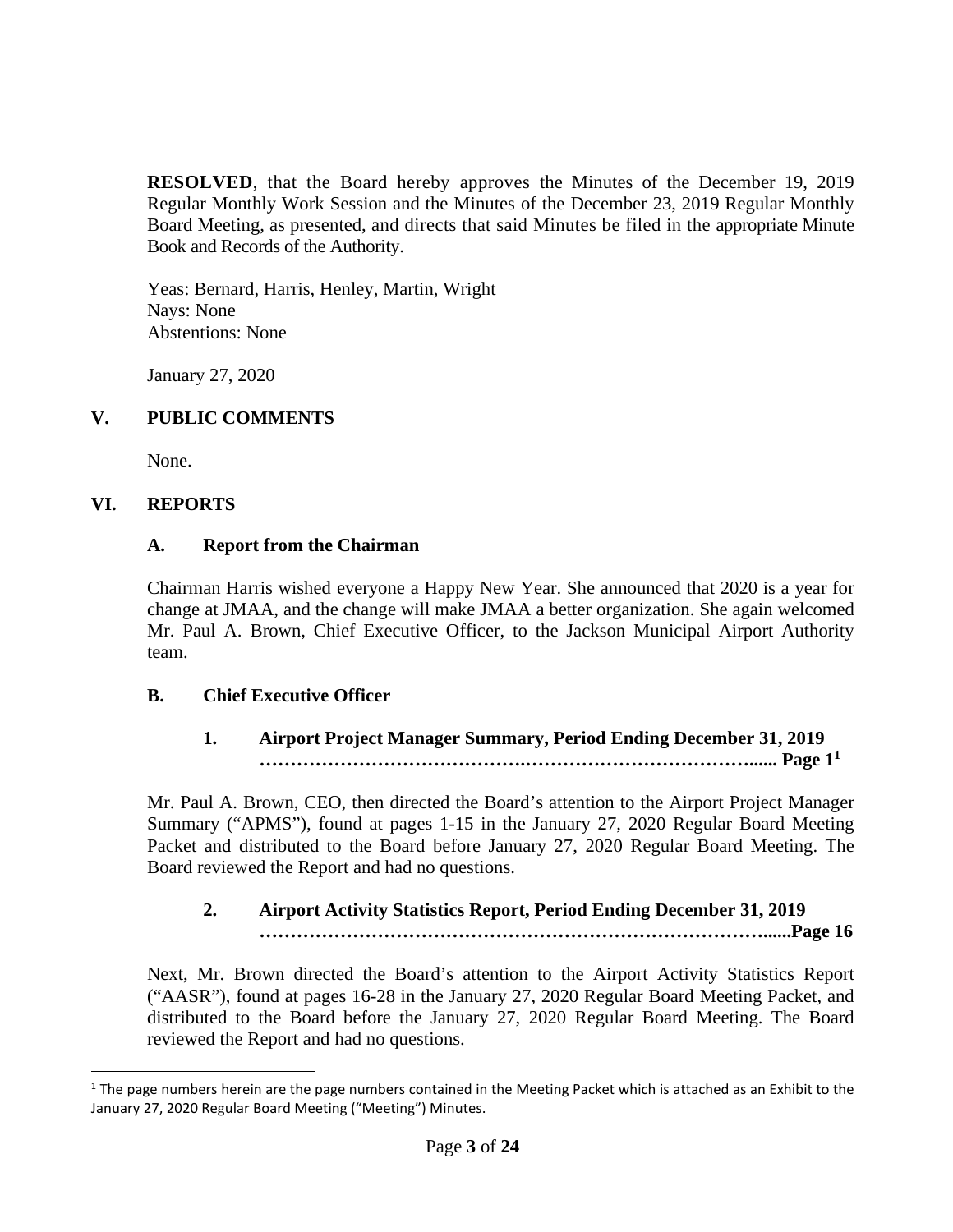**C. Attorney**

## **VII. ACTION ITEMS**

#### **A. Financial Matters**

- **1. Financial Reports for December 2019:**
	- *a. Balance Sheet: Accept…………………………………….........Page 29*

#### **RESOLUTION CY-2020-3**

## **RESOLUTION ACCEPTING/APPROVING THE DECEMBER 2019 BALANCE SHEET**

Upon motion by Vice-Chairman Martin and seconded by Commissioner Bernard, the following **RESOLUTION** was made and approved by a unanimous vote.

**WHEREAS,** the Board of Commissioners (the "Board") of the Jackson Municipal Airport Authority (the "Authority") reviewed and considered the Authority's Balance Sheet for the month and period ending December 31, 2019, which is included in the Packet at pages 29-30, and was distributed to the Board prior to the January 27, 2020 Regular Board Meeting.

**IT IS, THEREFORE, RESOLVED** that the Board hereby accepts and approves the December 2019 Balance Sheet.

Yeas: Bernard, Harris, Henley, Martin, Wright Nays: None Abstentions: None

January 27, 2020

*b. Income Statement: Accept……………………………………………..Page 31*

#### **RESOLUTION CY-2020-4**

## **RESOLUTION ACCEPTING/APPROVING THE DECEMBER 2019 INCOME STATEMENT**

Upon motion by Vice-Chairman Martin, seconded by Commissioner Bernard, the following **RESOLUTION** was made and approved by a unanimous vote.

**WHEREAS,** the Board of Commissioners (the "Board") of the Jackson Municipal Airport Authority (the "Authority") reviewed and considered the Authority's Income Statement for the month and period ending December 31, 2019, which is included in the Packet at pages 31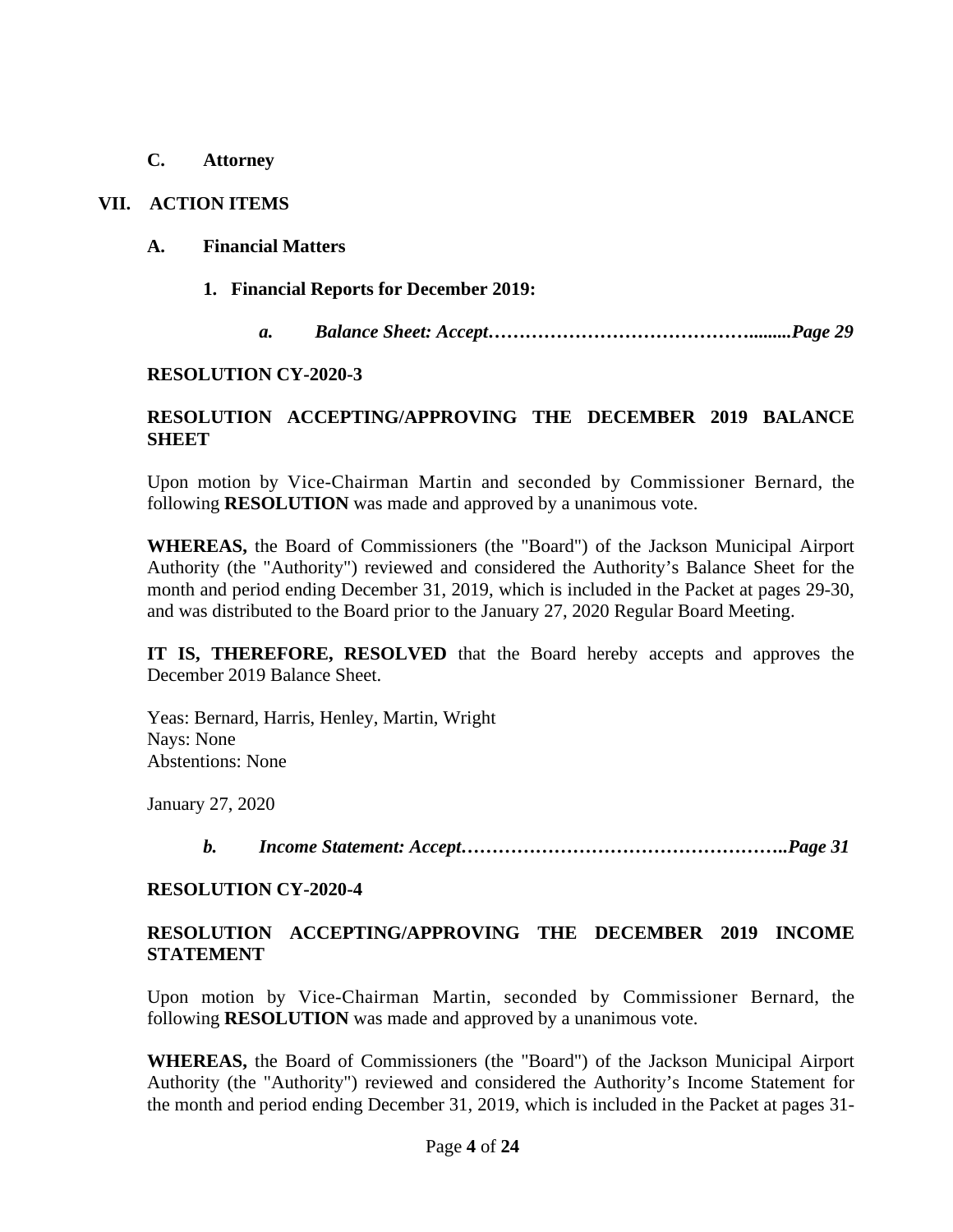33, and was distributed to the Board prior to the January 27, 2020 Regular Board Meeting.

**IT IS, THEREFORE, RESOLVED** that the Board hereby accepts and approves the December 2019 Income Statement.

Yeas: Bernard, Harris, Henley, Martin, Wright Nays: None Abstentions: None

January 27, 2020

*c. Claims Docket for December 2019: Approve.…….…………...………Page 34*

Chairman Harris announced that the Board would proceed with the remainder of the Agenda and return to the Claims Docket at a later point on the Agenda.

*d. Quarterly Statistics…….……………………………………………….Page 38*

There were no inquiries or actions taken regarding the Quarterly Statistics.

| 2. |                                                                                | Personal Property: Disposal of Surplus Property and Write-Off of Unlocated |  |
|----|--------------------------------------------------------------------------------|----------------------------------------------------------------------------|--|
|    | Property, JMAA: Authorization to Adopt a Resolution in Accordance with         |                                                                            |  |
|    | <b>JMAA Policies and Procedures Regarding the Sales of Surplus Property to</b> |                                                                            |  |
|    | (i) Declare as Surplus the Pieces of Personal Property Owned by JMAA in        |                                                                            |  |
|    | Exhibit A; (ii) Dispose of the Personal Property Owned by JMAA Declared        |                                                                            |  |
|    |                                                                                | Surplus; and (iii) Write-Off the Unlocated Pieces of Personal Property     |  |
|    |                                                                                |                                                                            |  |
|    |                                                                                |                                                                            |  |
|    | $\mathfrak{a}.$                                                                | Proposed Disposal of Surplus and Unlocated Property Resolution             |  |
|    |                                                                                |                                                                            |  |
|    |                                                                                |                                                                            |  |

- *b. Exhibit A………………………………………….…………….Page 45*
- *c. Exhibit B……………………………………………………….Page 57*

In response to the question of Commissioner LTC(R) Wright, Mr. Brown, CEO, informed the Board that Staff would review the pieces of property declared surplus to determine if they may be useful at the Hawkins Field Airport.

Next, Commissioner Pastor Henley commented that the accountability issue regarding keeping track of property by each department has been questioned by the Board on several occasions. He added that this should not be an issue in the future.

Mr. Brown, CEO, then addressed the Board and informed them that Staff would consider introducing a program wherein the location of JMAA property will be maintained through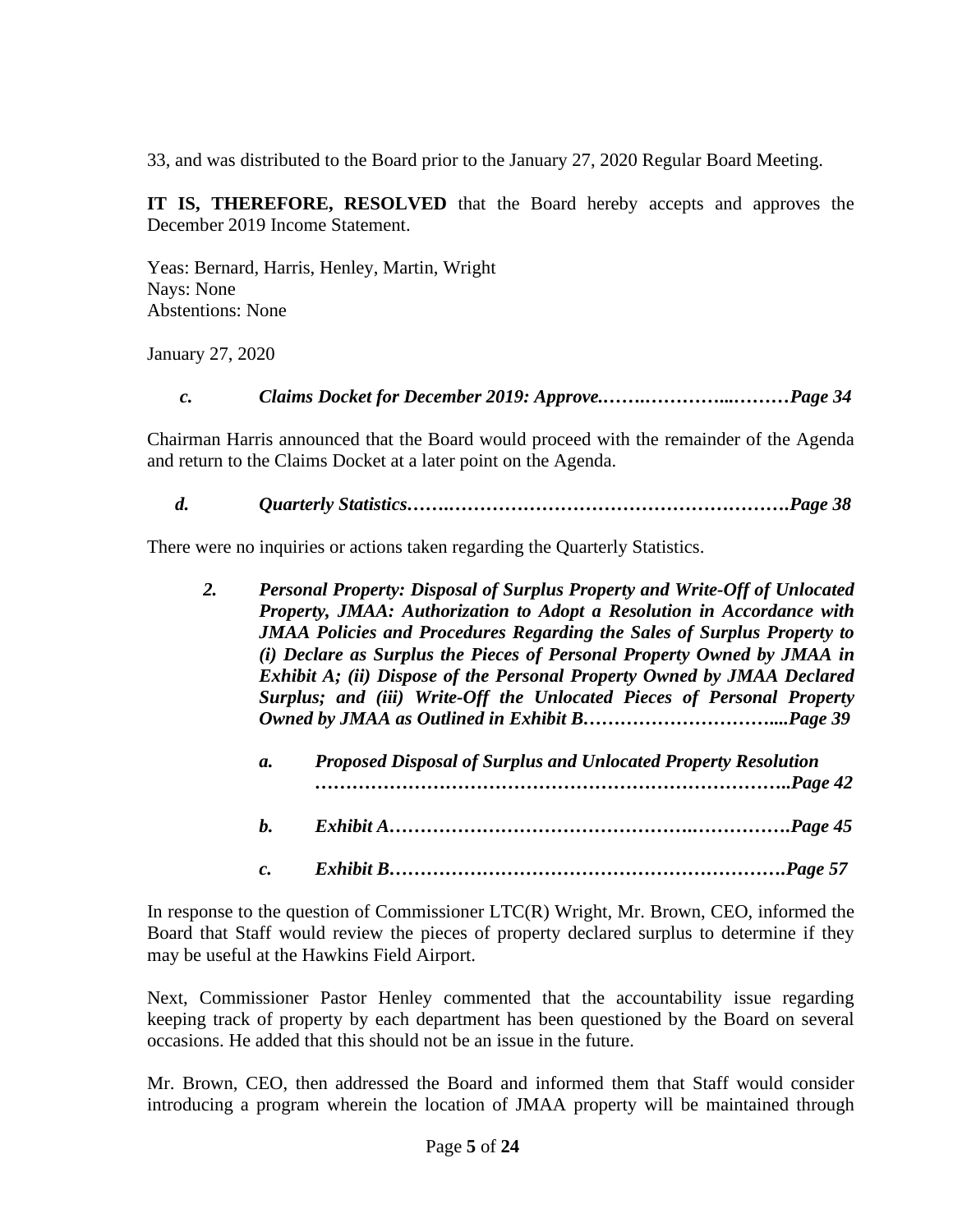GPS technology. This will ensure that the location of each piece of property is always known by JMAA Staff. Mr. Brown added that he would update the Board regarding this in the future.

## **RESOLUTION CY-2020-5**

**RESOLUTION DECLARING VARIOUS PIECES OF PERSONAL PROPERTY OWNED BY JACKSON MUNICIPAL AIRPORT AUTHORITY ("JMAA") TO BE SURPLUS PROPERTY AND AUTHORIZING JMAA'S STAFF TO SELL AND DISPOSE OF THOSE PIECES OF PERSONAL PROPERTY IN ACCORDANCE WITH SECTION 61-3-19 (2) (b) (c) or (d) MISSISSIPPI CODE OF 1972, AS AMENDED**

Upon motion by Vice-Chairman Martin, seconded by Commissioner Bernard, the following **RESOLUTION** was made and approved by a majority vote 4-0-1.

**WHEREAS**, JMAA's Staff requests the Board of Commissioners to declare as surplus property, the personal property identified in JMAA's "Surplus Personal Property List as of December 31, 2019" which is attached as Exhibit A ("Surplus Personal Property List as of December 31, 2019"), to this Resolution; and

**WHEREAS**, if the Board of Commissioners declares as surplus property, certain pieces of Personal Property owned by JMAA, which are identified in Exhibit A attached to this RESOLUTION, JMAA's Staff requests to dispose of said pieces of personal property; and

**WHEREAS**, as to the pieces of Personal Property owned by JMAA, identified in Exhibit A attached, JMAA Staff provided to the Board of Commissioners the information required by Section 1.2 of the POLICIES AND PROCEDURES OF JACKSON MUNICIPAL AIRPORT AUTHORITY REGARDING THE SALE OF SURPLUS PROPERTY in Board Memorandum No. Finance 2020-03, dated January 27, 2020, which is located at pages 39 to 41 of the Meeting Packet for January 27, 2020; and

**WHEREAS**, the Board finds the following as to each piece of Personal Property identified on Exhibit A attached:

- 1. The pieces of Personal Property are surplus property;
- 2. The Personal Property is no longer needed for JMAA's purposes and is not to be used in JMAA's operation;
- 3. There is no state agency, board, commission, or any governing authority within the state that has expressed a need or use for the Personal Property and the federal government has not expressed a need or use for the Personal Property; and
- 4. The use of the Personal Property for the purpose for which it is to be sold, leased, or otherwise disposed of will promote and foster the development and improvement of JMAA.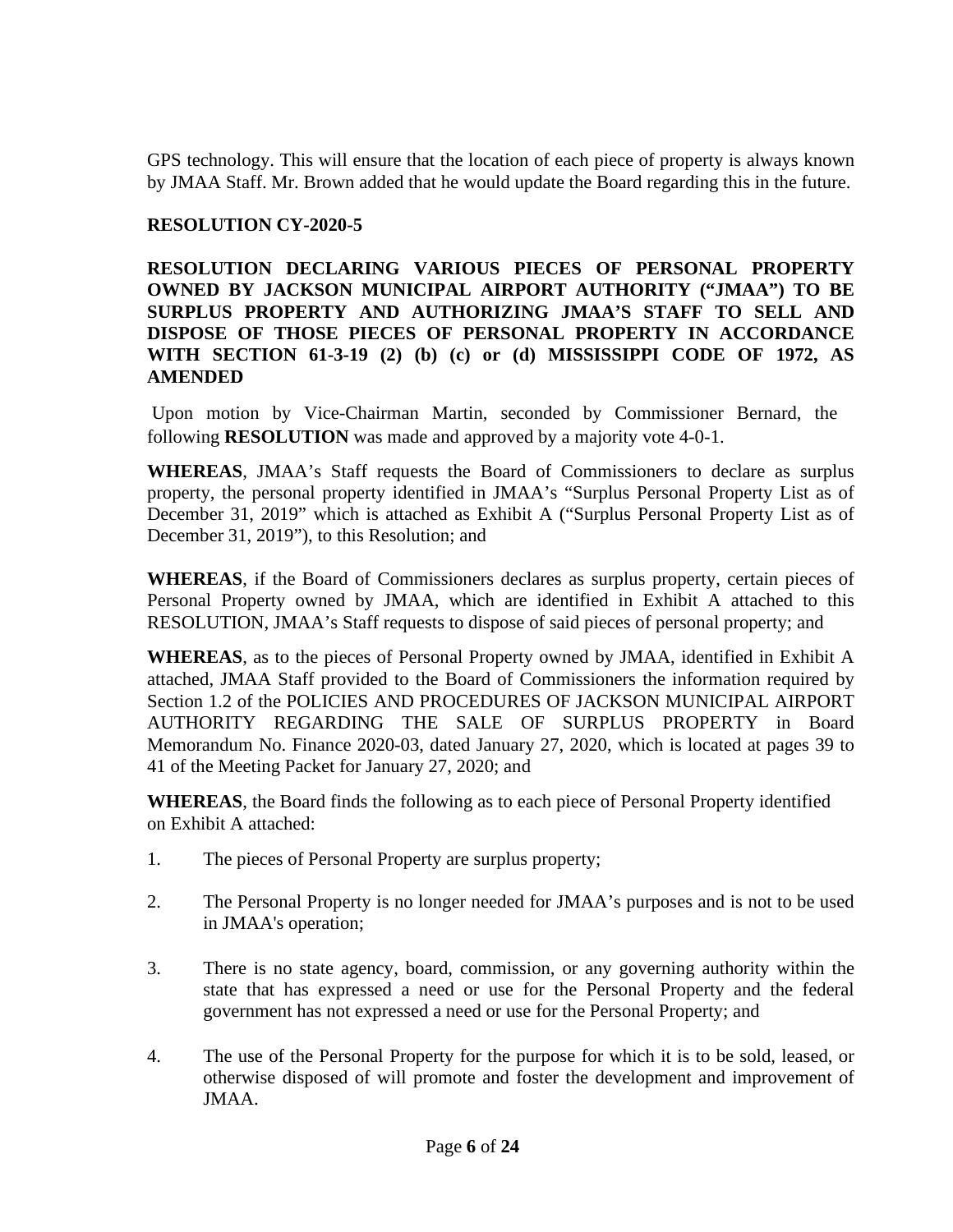**WHEREAS**, JMAA Staff requests to sell and dispose of the pieces of Personal Property identified in Exhibit A by accepting bids for the sale of the pieces of Personal Property identified in Exhibit A, in accordance with Section 61-3-19 (2) (b), Mississippi Code of 1972, as amended, and the Board authorizes JMAA Staff to sell and dispose of the pieces of JMAA's Personal Property identified in Exhibit A attached in said manner; and

**WHEREAS**, JMAA Staff requests that, if it is not able to sell and dispose of the pieces of Personal Property identified in Exhibit A, by accepting bids for the sale of the pieces of Personal Property identified in Exhibit A, in accordance with Section 61-3-19 (2) (b), Mississippi Code of 1972, as amended, the Board authorize it to sell and dispose of the pieces of Personal Property identified in Exhibit A by either: (i) public sale to the highest bidder, in accordance with Section 61-3-19 (2) (c), Mississippi Code of 1972, as amended; or (ii) by use of an internet auction website, available to the public, in accordance with Section 61-3-19 (2) (d), Mississippi Code of 1972, as amended, and the Board authorizes JMAA Staff to sell and dispose of the pieces of JMAA's Personal Property identified in Exhibit A, attached in either of said manners, if it is not able to sell and dispose of the pieces of Personal Property identified in Exhibit A, by accepting bids for the sale of the pieces of Personal Property identified in Exhibit A, in accordance with Section 61-3-19 (2) (b), Mississippi Code of 1972, as amended;

**WHEREAS**, JMAA Staff shall act in accordance with POLICIES AND PROCEDURES OF JACKSON MUNICIPAL AIRPORT AUTHORITY REGARDING THE SALE OF PERSONAL PROPERTY during the course of selling and disposing of the pieces of JMAA's Personal Property, identified in Exhibit A attached, and all money received from the sale of the pieces of JMAA's Personal Property, identified in Exhibit A attached, shall be deposited into the account of JMAA for use by JMAA; and

**WHEREAS**, JMAA Staff, during its 2019 property search efforts, could not locate the personal property identified in Exhibit B attached, and Staff requests authority to write off said personal property from JMAA's internal asset subsidiary ledger.

**NOW BE IT, THEREFORE, RESOLVED** that the Board of Commissioners declares as surplus property the pieces of JMAA's Personal Property, identified in Exhibit A attached; and

**NOW BE IT, THEREFORE, FURTHER RESOLVED** that the Board of Commissioners authorizes JMAA Staff to sell and dispose of the pieces of JMAA's Personal Property, identified in Exhibit A attached, by accepting bids for the sale of the pieces of Personal Property identified in Exhibit A, in accordance with Section 61-3-19 (2) (b), Mississippi Code of 1972, as amended; and

**NOW BE IT, THEREFORE, FURTHER RESOLVED** that if JMAA Staff is not able to sell and dispose of the pieces of Personal Property identified in Exhibit A by accepting bids for the sale of the pieces of Personal Property identified in Exhibit A, in accordance with Section 61-3-19 (2) (b), Mississippi Code of 1972, as amended, the Staff is authorized to sell and dispose of the pieces of Personal Property identified in Exhibit A by either: (i) public sale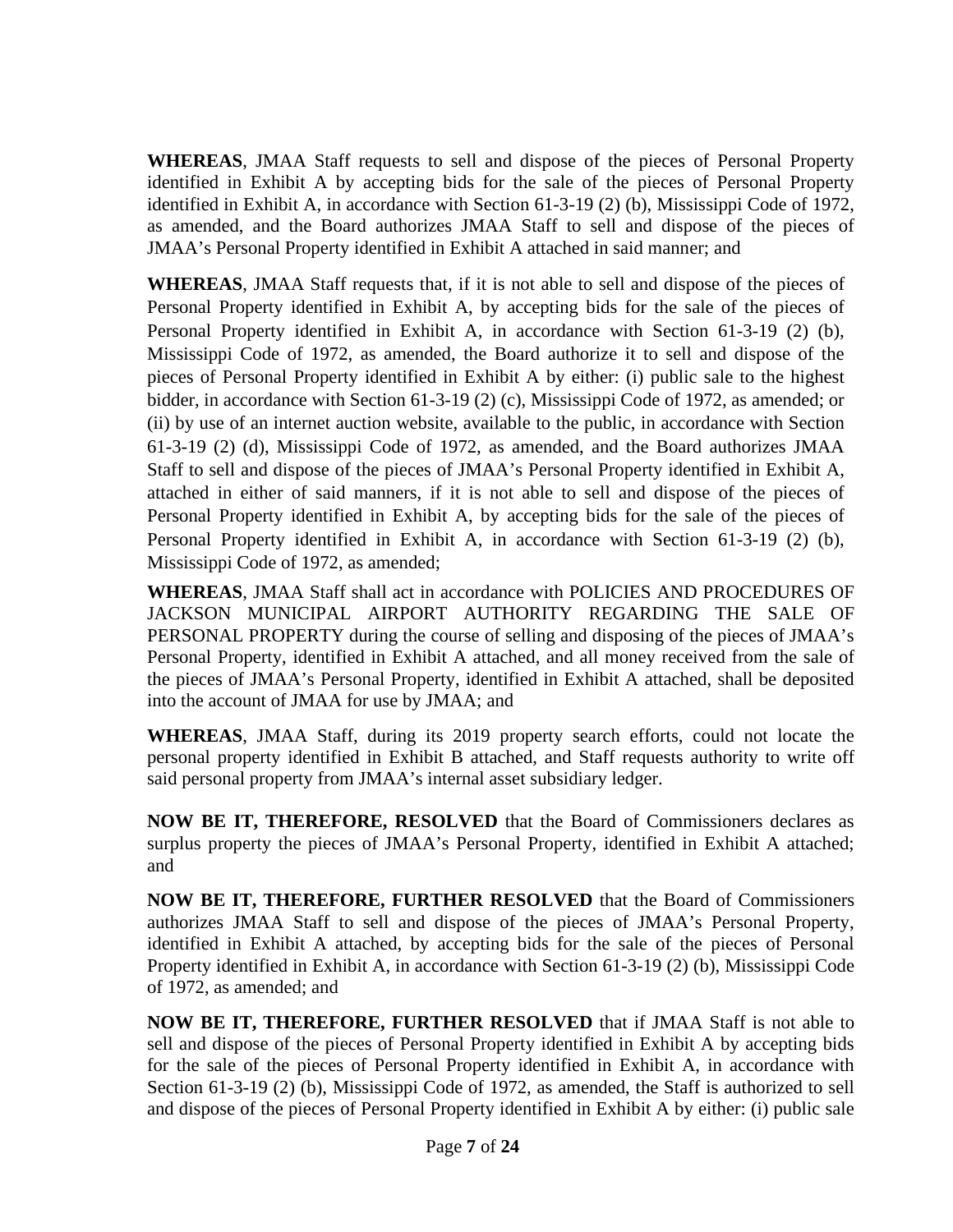to the highest bidder, in accordance with Section 61-3-19 (2) (c), Mississippi Code of 1972, as amended; or (ii) by use of an internet auction website, available to the public, in accordance with Section 61-3-19 (2) (d), Mississippi Code of 1972, as amended, and the Board authorizes JMAA Staff to sell and dispose of the pieces of JMAA's Personal Property identified on Exhibit A attached, in either of said manners, if it is not able to sell and dispose of the pieces of Personal Property identified in Exhibit A, by accepting bids for the sale of the pieces of Personal Property identified in Exhibit A, in accordance with Section 61-3-19 (2) (b), Mississippi Code of 1972, as amended; and

**NOW BE IT, THEREFORE, FURTHER RESOLVED** that JMAA Staff shall act in accordance with POLICIES AND PROCEDURES OF JACKSON MUNICIPAL AIRPORT AUTHORITY REGARDING THE SALE OF PERSONAL PROPERTY during the course of selling and disposing of the pieces of JMAA's Personal Property, identified in Exhibit A attached, and all money received from the sale of the pieces of JMAA's Personal Property, identified in Exhibit A attached, shall be deposited into the account of JMAA for use by JMAA; and

**NOW BE IT, THEREFORE, FURTHER RESOLVED** that JMAA Staff is authorized to write off from JMAA's internal asset subsidiary ledger the personal property identified in Exhibit B attached, which Staff could not locate during its 2019 property search efforts.

**IT IS, THEREFORE, FURTHER RESOLVED** that the Board finds that such requests are fully explained in the Memorandum dated January 27, 2020, and Exhibits A and B to the Memorandum, found at pages 39-58 of the Meeting Packet.

Yeas: Bernard, Harris, Martin, Wright Nays: None Abstentions: Henley

January 27, 2020

## **B. Construction Projects**

*1. Passenger Boarding Bridge, JAN: Authorization to (i) Award a Professional Services Agreement for the Passenger Boarding Bridge at Aircraft Gate No. 2: (ii) Increase Engineering Budget; and (iii) Increase Overall Budget (Allen & Hoshall)……………………………………Page 59*

#### **RESOLUTION CY-2020-6**

**RESOLUTION: (I) AUTHORIZING JACKSON MUNICIPAL AIRPORT AUTHORITY ("JMAA") STAFF TO: (I) AWARD, AFTER REVIEW BY JMAA'S LEGAL COUNSEL, A PROFESSIONAL SERVICES AGREEMENT FOR DESIGN AND CONSTRUCTION ADMINISTRATION SERVICES TO ALLEN & HOSHALL;**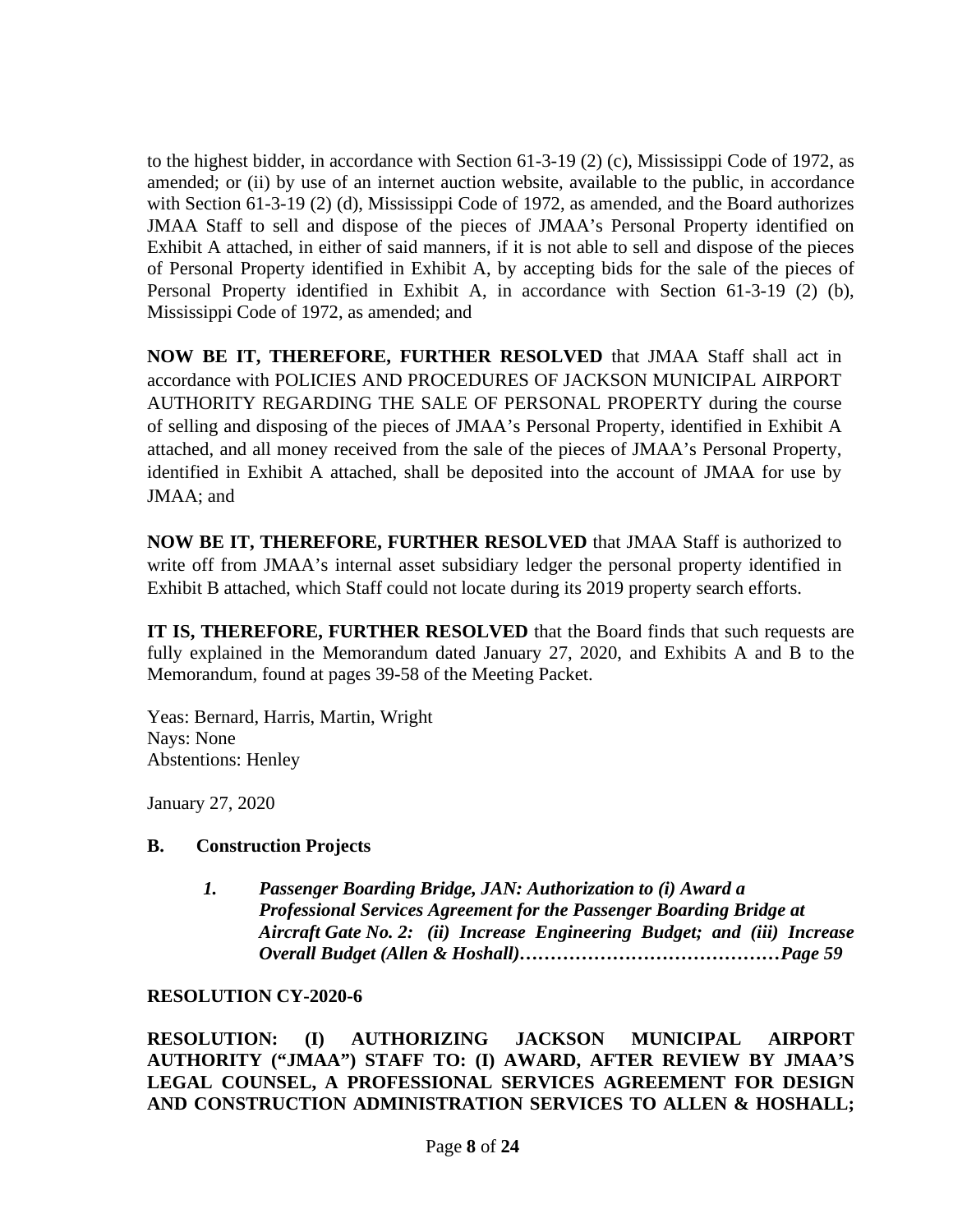# **(II) INCREASE THE ENGINEERING BUDGET; AND (III) INCREASE THE OVERALL PROJECT BUDGET**

Upon motion by Commissioner Pastor Henley, seconded by Vice-Chairman Martin, the following **RESOLUTION** was made and unanimously approved.

**WHEREAS**, the Board has considered the request of Jackson Municipal Airport Authority ("JMAA") Staff for authority to: (i) award, after review by JMAA's Legal Counsel, a professional services agreement for design and construction administration services in connection with construction of the Passenger Boarding Bridge Replacement at Aircraft Gate No. 2 - East Concourse at Jackson-Medgar Wiley Evers International Airport (JAN) ("Agreement"), to Allen & Hoshall in an amount not to exceed \$110,924.83; (ii) increase the engineering budget by \$35,924.83 to include the construction administration services budget estimate; and (iii) increase the overall project budget to \$165,924.83; and

**WHEREAS**, Allen & Hoshall will be supported by SOL Engineering Solutions, LLC, a Mississippi Limited Liability Company, headquartered in Jackson, Mississippi and Mississippi Department of Transportation Certified Disadvantaged Business Enterprise ("DBE"), to perform Surveying and Geotech services, and TMM Hall Professional Services, headquartered in Jackson, Mississippi, a Mississippi Limited Liability Company and Mississippi Department of Transportation Certified Disadvantaged Business Enterprise ("DBE"), to perform Design Review, and Construction Administration services. They will provide support at a DBE participation level of approximately 48.57% of the contract value; and

**WHEREAS**, SOL Engineering Solutions, LLC shall be paid 27.22%, and TMM Hall shall be paid 21.35% of the amount paid to Allen & Hoshall under the proposed Agreement; and

**WHEREAS**, the Board finds that such requests, which are explained in the Memorandum dated January 27, 2020, found at pages 59-63 of the Meeting Packet, ought to be granted.

**IT IS, THEREFORE, RESOLVED** that: (i) JMAA's Staff is authorized to award, after review by JMAA's Legal Counsel, a professional services agreement for design and construction administration services in connection with construction of the Passenger Boarding Bridge Replacement at Aircraft Gate No. 2 - East Concourse at Jackson-Medgar Wiley Evers International Airport (JAN) ("Agreement"), to Allen & Hoshall in an amount not to exceed \$110,924.83; (ii) the engineering budget increase in the amount of \$35,924.83, which includes the construction administration services budget estimate, is approved; and (iii) the overall project budget increase to \$165,924.83 is approved; and

**IT IS, THEREFORE, FURTHER RESOLVED** that Allen & Hoshall will be supported by SOL Engineering Solutions, LLC, a Mississippi Limited Liability Company, headquartered in Jackson, Mississippi and Mississippi Department of Transportation Certified Disadvantaged Business Enterprise ("DBE"), to perform Surveying and Geotech services, and TMM Hall Professional Services, headquartered in Jackson, Mississippi, a Mississippi Limited Liability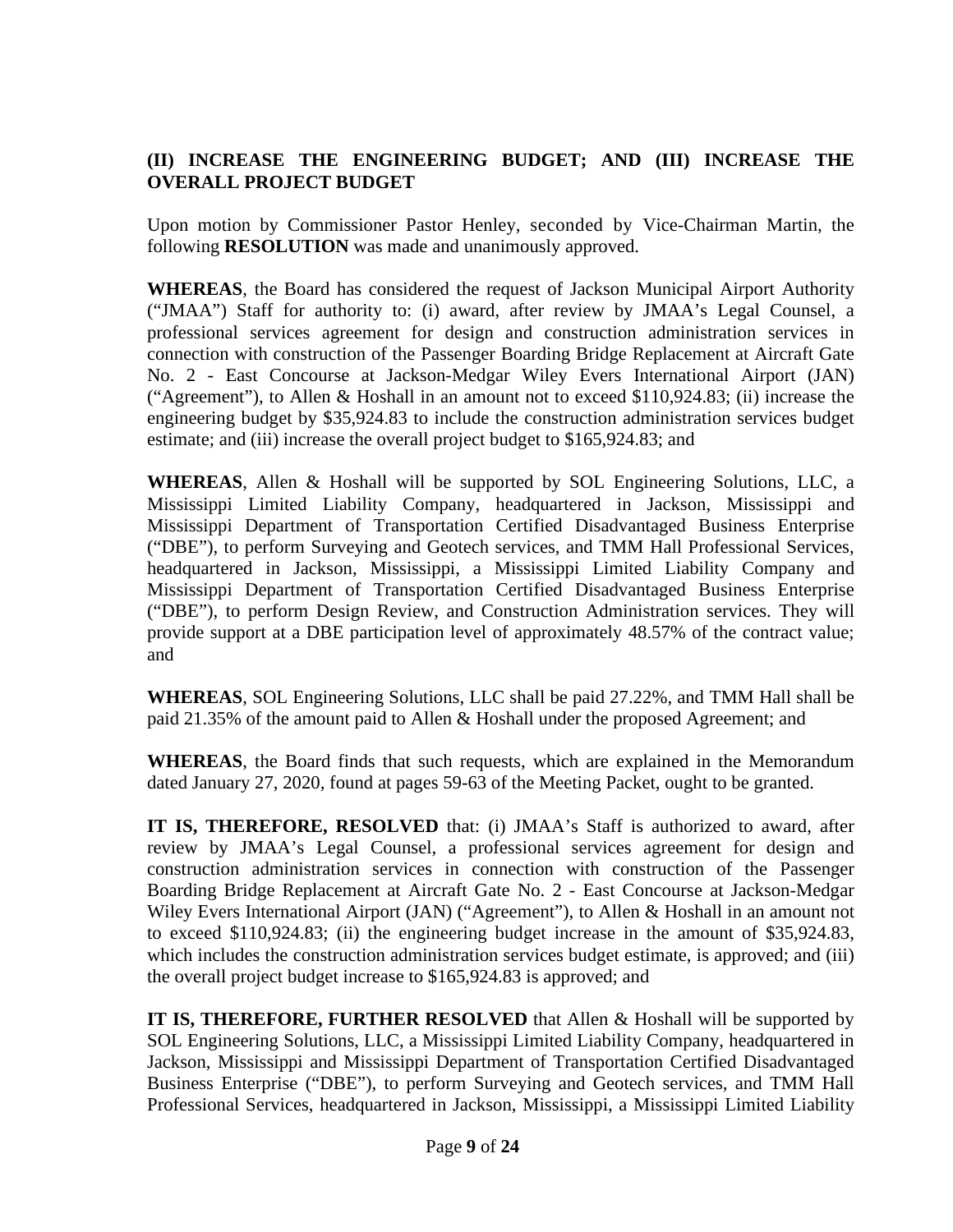Company and Mississippi Department of Transportation Certified Disadvantaged Business Enterprise ("DBE"), to perform Design Review, and Construction Administration services. They will provide support at a DBE participation level of approximately 48.57% of the contract value; and

**IT IS, THEREFORE, FURTHER RESOLVED** that SOL Engineering Solutions, LLC shall be paid 27.22%, and TMM Hall shall be paid 21.35% of the amount paid to Allen & Hoshall under the proposed Agreement; and

**IT IS, THEREFORE, FURTHER RESOLVED** that the Board finds that such requests are fully explained in the Memorandum dated January 27, 2020, found at pages 59-63 of the Meeting Packet.

Yeas: Bernard, Harris, Henley, Martin, Wright Nays: None Abstentions: None

January 27, 2020

## **C. Procurements**

## *1. Vehicle Purchases, JAN: Authorization to Purchase Three Vehicles, One Vehicle for the Department of Public Safety and Operations, One Vehicle for Hawkins Field, and One Vehicle for the Executive Department…Page 64*

In response to Commissioner Pastor Henley's inquiry, Mr. Brown informed the Board that JMAA Staff contacted local vendors for prices that matched the State Contract price for the two (2) vehicles listed on the State Contract. However, JMAA Staff was unsuccessful.

## **RESOLUTION CY-2020-7**

## **RESOLUTION AUTHORIZING JACKSON MUNICIPAL AIRPORT AUTHORITY STAFF TO PURCHASE THREE (3) VEHICLES, ONE (1) FOR THE DEPARTMENT OF PUBLIC SAFETY AND OPERATIONS, ONE (1) FOR HAWKINS FIELD, AND ONE (1) FOR THE EXECUTIVE DEPARTMENT, FOR A TOTAL COST NOT TO EXCEED \$104,000.00.**

Upon motion by Vice-Chairman Martin, seconded by Commissioner Bernard, the following **RESOLUTION** was made and approved by a unanimous vote.

**WHEREAS**, the Board has considered the request of Jackson Municipal Airport Authority ("JMAA") Staff for authority to purchase three (3) vehicles, one (1) vehicle for the Department of Public Safety and Operations, one (1) vehicle for Hawkins Field, and one vehicle for the Executive Department for a total cost not to exceed \$104,000.00; and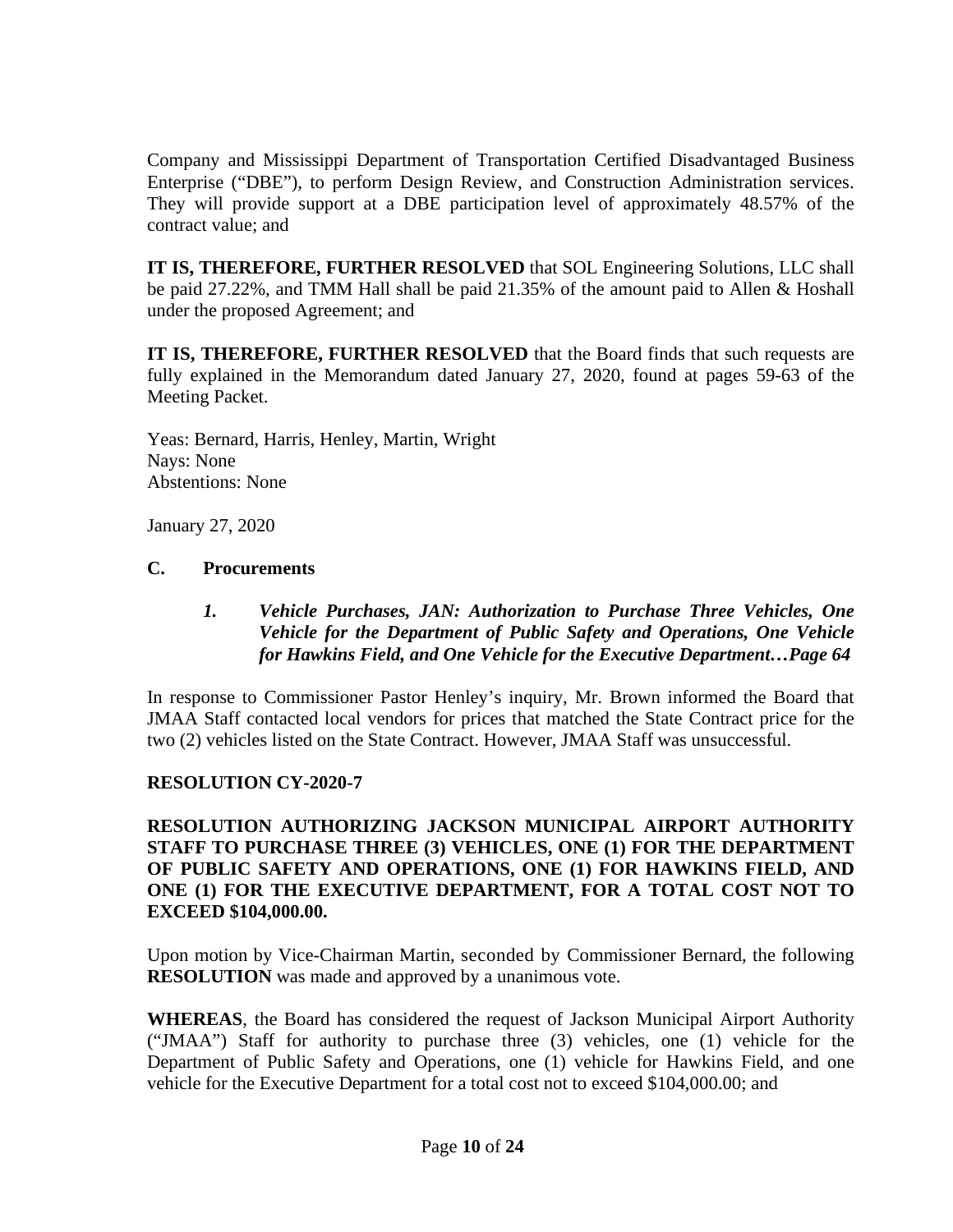**WHEREAS**, the Board finds that such request, which is explained in the Memorandum dated January 27, 2020, located at pages 64-65 of the Meeting Packet, ought to be granted.

**IT IS, THEREFORE, RESOLVED** that Staff is authorized to purchase three (3) vehicles, one (1) vehicle for the Department of Public Safety and Operations, one (1) vehicle for Hawkins Field, and one vehicle for the Executive Department for a total cost not to exceed \$104,000.00; and

**IT IS, THEREFORE, FURTHER RESOLVED** that the Board finds that such request is fully explained in the Memorandum dated January 27, 2020, located at pages 64-65 of the Meeting Packet.

Yeas: Bernard, Harris, Henley, Martin, Wright Nays: None Abstentions: None

January 27, 2020

#### **D. Service Agreements**

*1. Tree and Brush Removal along the East Perimeter Fence, HKS: Authorization to (i) Advertise for a Request for Bids for Removal of Approximately 1.5 Miles of Trees and Brush Along the Fence Line; and (ii) Approval of the Total Project Budget………………………………….Page 66*

In response to Commissioner Bernard's inquiry, Mr. Pat Minor, Director of Hawkins Field, informed the Board that the City of Jackson is the listed owner of the property along Lavernet Road at Hawkins Field Airport.

## **RESOLUTION CY-2020-8**

**RESOLUTION: (I) AUTHORIZING JACKSON MUNICIPAL AIRPORT AUTHORITY STAFF TO ISSUE A REQUEST FOR BIDS FOR TREE AND BRUSH REMOVAL SERVICES ALONG THE EAST PERIMETER FENCE; AND (II) APPROVAL OF THE TOTAL PROJECT BUDGET IN AN AMOUNT NOT TO EXCEED \$85,000.00**

Upon motion by Commissioner Pastor Henley, seconded by Vice-Chairman Martin, the following **RESOLUTION** was made and approved by a unanimous vote.

**WHEREAS***,* the Board has considered the request of the Jackson Municipal Airport Authority ("JMAA") Staff for: (i) authority to issue a Request for Bids ("RFB") for Tree and Brush Removal Services along the East Perimeter Fence, removing approximately one and a half (1.5) miles of trees and brush, which is located adjacent to Hinds Community College along the fence line to Lavernet Road at the Hawkins Field Airport ("HKS") in Jackson, MS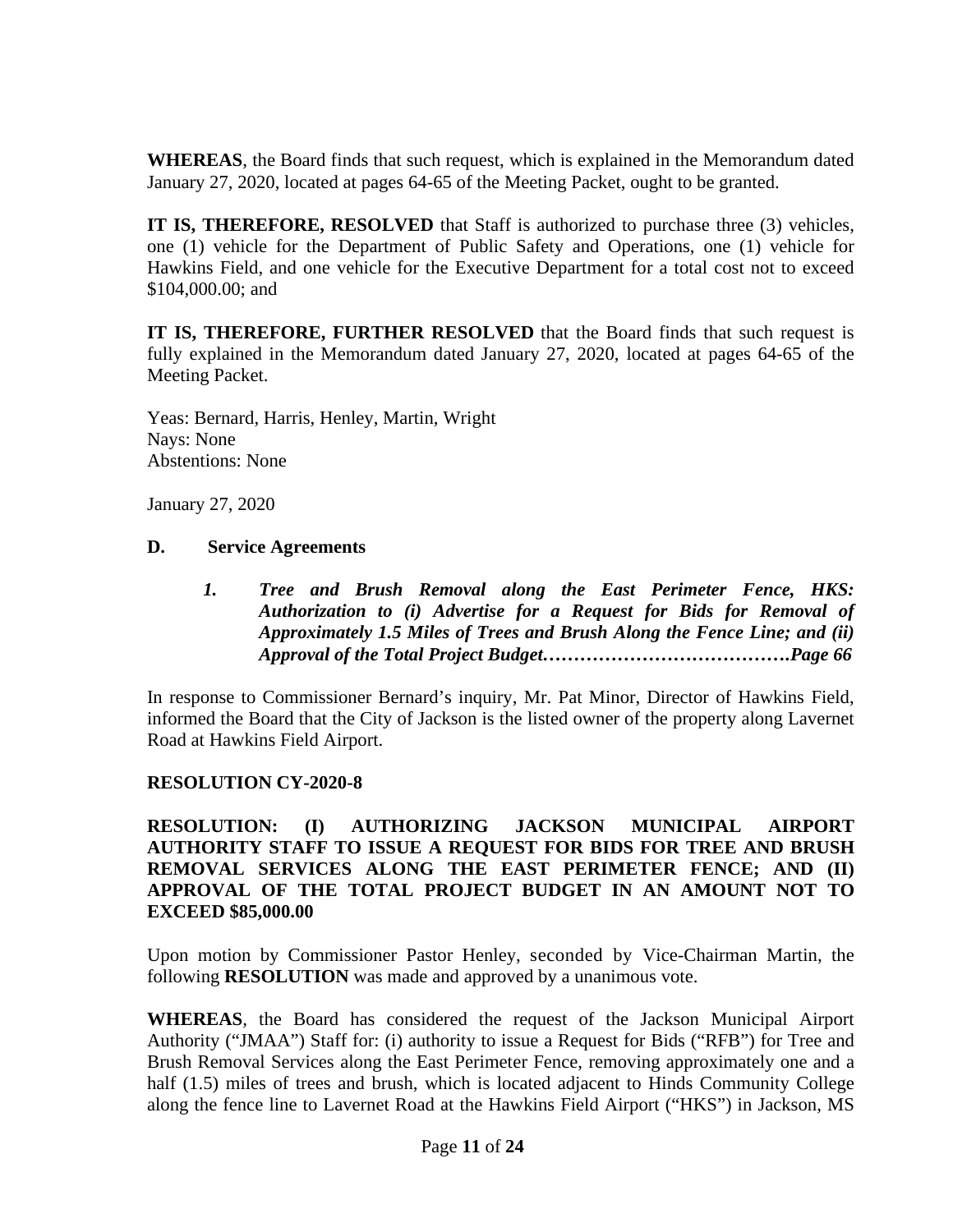("Services"); and (ii) approval of the total project budget in an amount not-to-exceed \$85,000.00.

**WHEREAS,** the Board finds that such requests, which are explained in the Memorandum dated January 27, 2020, located at pages 66-67 of the Meeting Packet, ought to be granted.

**IT IS, THEREFORE, RESOLVED** that: (i) Staff is authorized to issue a Request for Bids ("RFB") for Tree and Brush Removal Services along the East Perimeter Fence, removing approximately one and a half (1.5) miles of trees and brush, which is located adjacent to Hinds Community College along the fence line to Lavernet Road at the Hawkins Field Airport ("HKS") in Jackson, MS ("Services"); and (ii) the total project budget in an amount not-toexceed \$85,000.00 is approved; and

**IT IS, THEREFORE FURTHER RESOLVED** that the Board finds that such requests are fully explained in the Memorandum dated January 27, 2020, located at pages 66-67 of the Meeting Packet.

Yeas: Bernard, Harris, Henley, Martin, Wright Nays: None Abstentions: None

January 27, 2020

*2. Clearing and Grubbing Services, JAN: Authorization to Advertise for a Request for Bids for Clearing and Grubbing Services of 31.7 Acres Near East Metro Corridor Parkway; (ii) Approval of 60 Calendar Day Term for Services: and (iii) Approval of the Services Total Budget………………………………………….………………….……Page 68*

In response to Vice-Chairman Martin's inquiry, Mr. Brown informed the Board that regarding the possible need for termite and lead remediation services as to the 31.7 acres, Staff would investigate. Afterward, Staff will advise the Board about the investigation findings.

## **RESOLUTION CY-2020-9**

**RESOLUTION: (I) AUTHORIZING JACKSON MUNICIPAL AIRPORT AUTHORITY STAFF TO ISSUE A REQUESTS FOR BIDS FOR THE CLEARING AND GRUBBING OF 31.7 ACRES OF JMAA PROPERTY LOCATED ON SITE 1 BETWEEN RUNWAY 16L/34/R AND THE EAST METRO CORRIDOR PARKWAY AT THE JACKSON-MEDGAR WILEY EVERS INTERNATIONAL AIRPORT; AND (II) APPROVAL OF SIXTY (60) CALENDAR DAY TERM FOR THE SERVICES; AND (III) APPROVAL OF A BUDGET FOR THE SERVICES IN AN AMOUNT NOT TO EXCEED \$190,000.00**

Upon motion by Commissioner Pastor Henley, seconded by Commissioner Bernard, the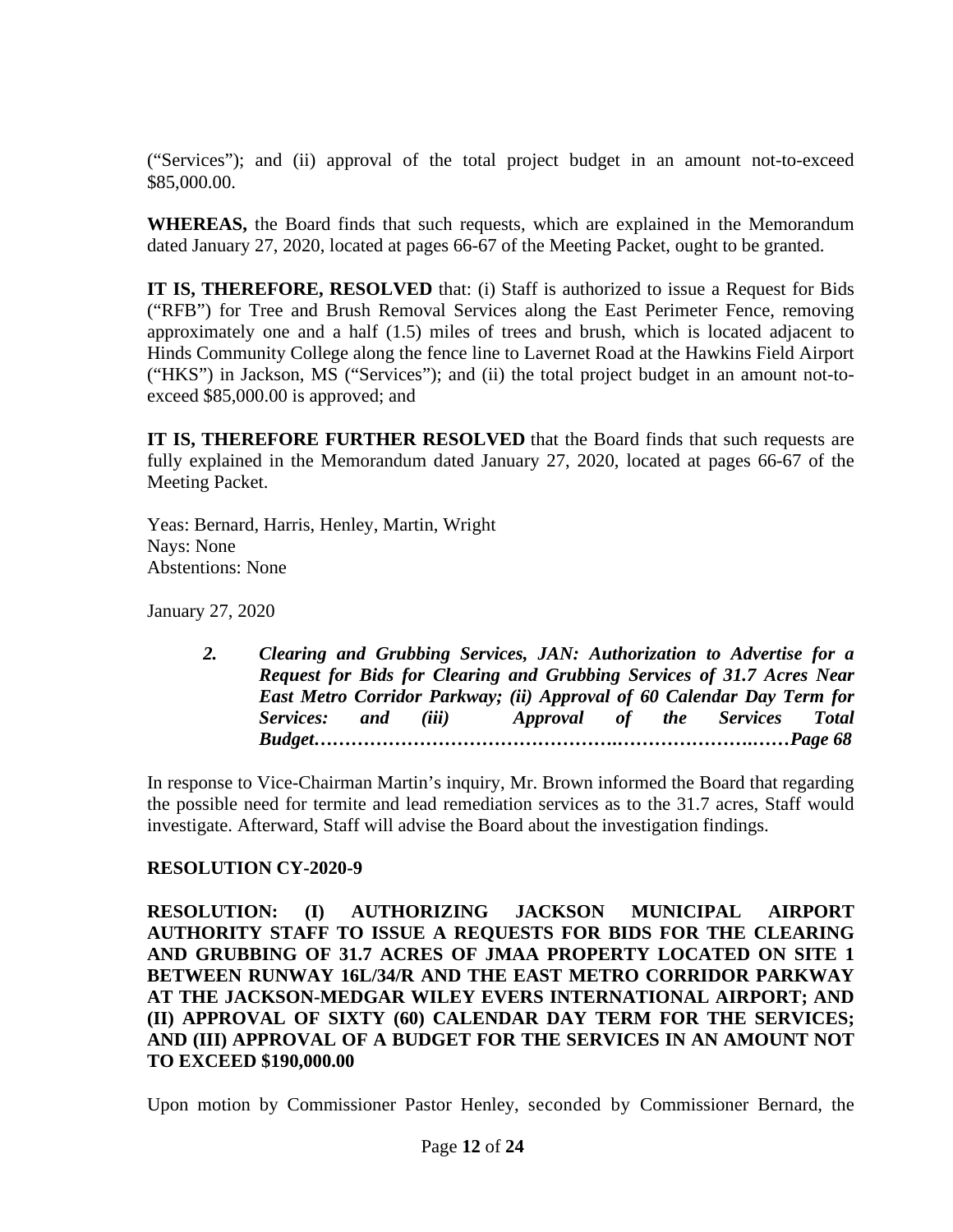following **RESOLUTION** was made and approved by a majority vote 4-0-1.

**WHEREAS**, the Board has considered the request of Jackson Municipal Airport Authority ("JMAA") Staff for: (i) authority to issue a Request for Bids ("RFB") for the clearing and grubbing of 31.7 acres of JMAA property located on Site 1 ("Services"), between Runway 16L/34R and the East Metro Corridor Parkway at the Jackson-Medgar Wiley Evers International Airport ("JAN"); (ii) approval of a sixty (60) calendar day term for the Services; and (iii) approval of a budget for the Services in an amount not-to-exceed \$190,000.00; and

**WHEREAS,** the Board finds that such requests, which are explained in the Memorandum dated January 27, 2020, located at pages 68-69 of the Meeting Packet, ought to be granted.

**IT IS, THEREFORE, RESOLVED** that: (i) Staff is authorized to issue a Request for Bids ("RFB") for the clearing and grubbing of 31.7 acres of JMAA property located on Site 1 ("Services"), between Runway 16L/34R and the East Metro Corridor Parkway at the Jackson-Medgar Wiley Evers International Airport ("JAN"); (ii) the sixty (60) calendar day term for the Services is approved; and (iii) the budget for the Services in an amount not-to-exceed \$190,000.00 is approved; and

**IT IS, THEREFORE, FURTHER RESOLVED** that the Board finds that such requests are fully explained in the Memorandum dated January 27, 2020, located at pages 68-69 of the Meeting Packet.

Yeas: Bernard, Harris, Henley, Martin Nays: None Abstentions: Wright

January 27, 2020

#### **E. Grants**

None.

#### **F. Other Matters**

*1. Raspert Flight Research Laboratory Letter of Agreement, JAN: Authorization to (i) Execute an Agreement for Unmanned Aircraft Systems (UAS) Flight Operations (Mississippi State University)………………Page 70*

#### **RESOLUTION CY-2020-10**

**RESOLUTION AUTHORIZING JACKSON MUNICIPAL AIRPORT AUTHORITY STAFF TO ENTER AND EXECUTE, AFTER REVIEW BY JMAA'S LEGAL COUNSEL, A LETTER OF AGREEMENT WITH THE MISSISSIPPI STATE UNIVERISITY'S RASPET FLIGHT RESEARCH LABORATORY**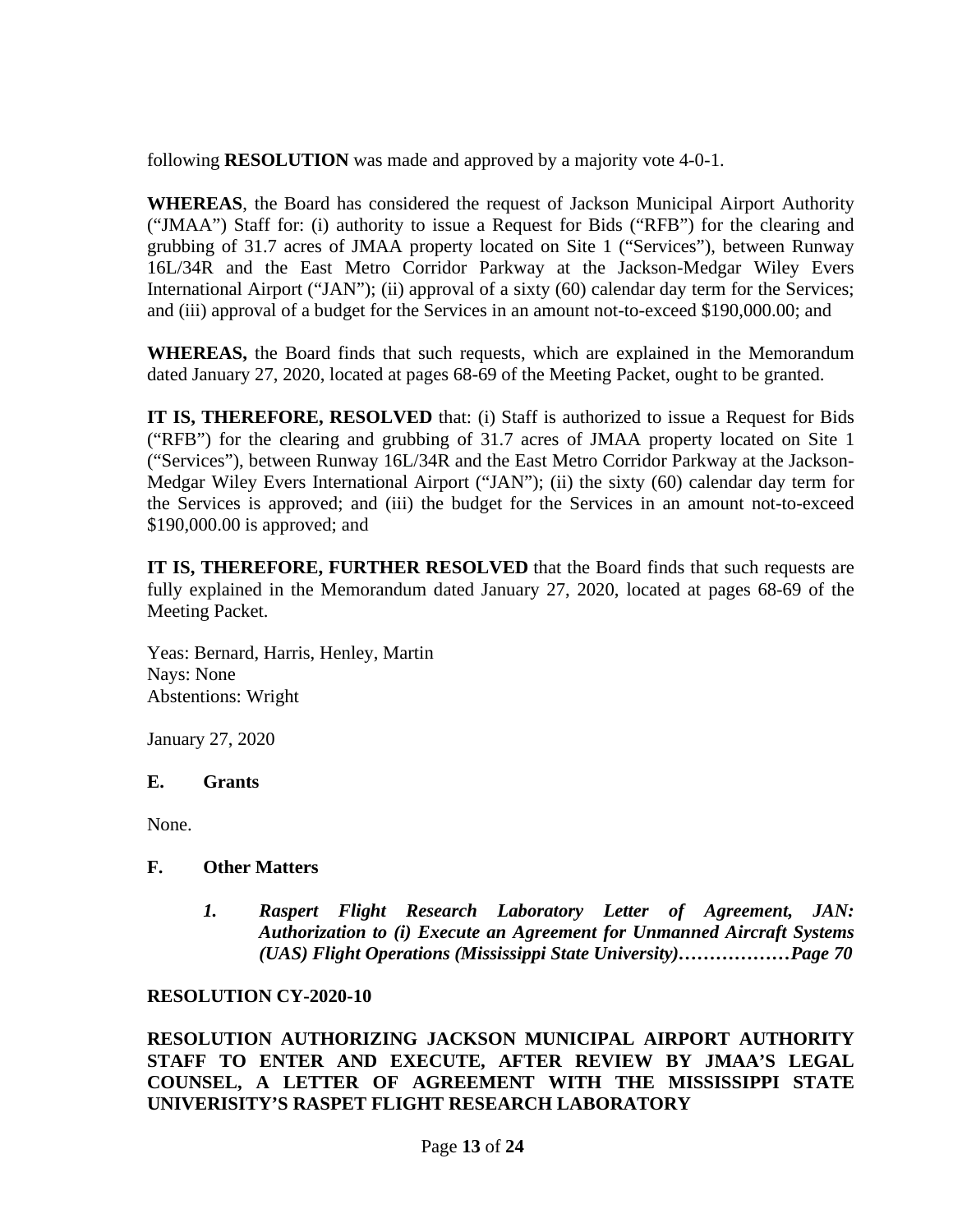Upon motion by Commissioner Pastor Henley, seconded by Vice-Chairman Martin, the following **RESOLUTION** was made and approved by a unanimous vote.

**WHEREAS**, the Board has considered the request of Jackson Municipal Airport Authority ("JMAA") Staff for authority to enter and execute, after review by JMAA's Legal Counsel, a Letter of Agreement (LOA) with the Mississippi State University Raspet Flight Research Laboratory;

**WHEREAS**, the LOA will establish procedures related to Unmanned Aircraft Systems (UAS) Flight Operations conducted from JAN, including but not limited to, approval and cancellation of flights, flight coordination, standard operations, and emergencies;

**WHEREAS**, and the UAS Flight Operations supports research and development, test and evaluation efforts, and academic and scientific research projects; and

**WHEREAS,** the Board finds that such request, which is explained in the Memorandum dated January 27, 2020, located at pages 70-71 of the Meeting Packet, ought to be granted.

**IT IS, THEREFORE, RESOLVED** that Staff is authorized to enter and execute, after review by JMAA's Legal Counsel, a Letter of Agreement (LOA) with the Mississippi State University Raspet Flight Research Laboratory; and

**IT IS, THEREFORE, FURTHER RESOLVED** that the Board finds that such request is fully explained in the Memorandum dated January 27, 2020, located at pages 70-71 of the Meeting Packet.

Yeas: Bernard, Harris, Henley, Martin, Wright Nays: None Abstentions: None

January 27, 2020

**2.** *Terminal Space Lease Agreement, HKS, Authorization to Execute a Terminal Space Lease Agreement for Approximately 1537 Square Feet of Space to (PHI Air Medical, LLC).……………………………………..Page 72*

In response to Commissioner LTC(R) Wright's inquiry, Mr. Brown, CEO, informed the Board that JMAA is currently preparing the space to become operational.

## **RESOLUTION CY-2020-11**

## **RESOLUTION AUTHORIZING JACKSON MUNICIPAL AIRPORT AUTHORITY STAFF TO EXECUTE, AFTER REVIEW BY JMAA'S LEGAL COUNSEL, A TERMINAL SPACE LEASE AGREEMENT WITH PHI AIR MEDICAL, LLC FOR**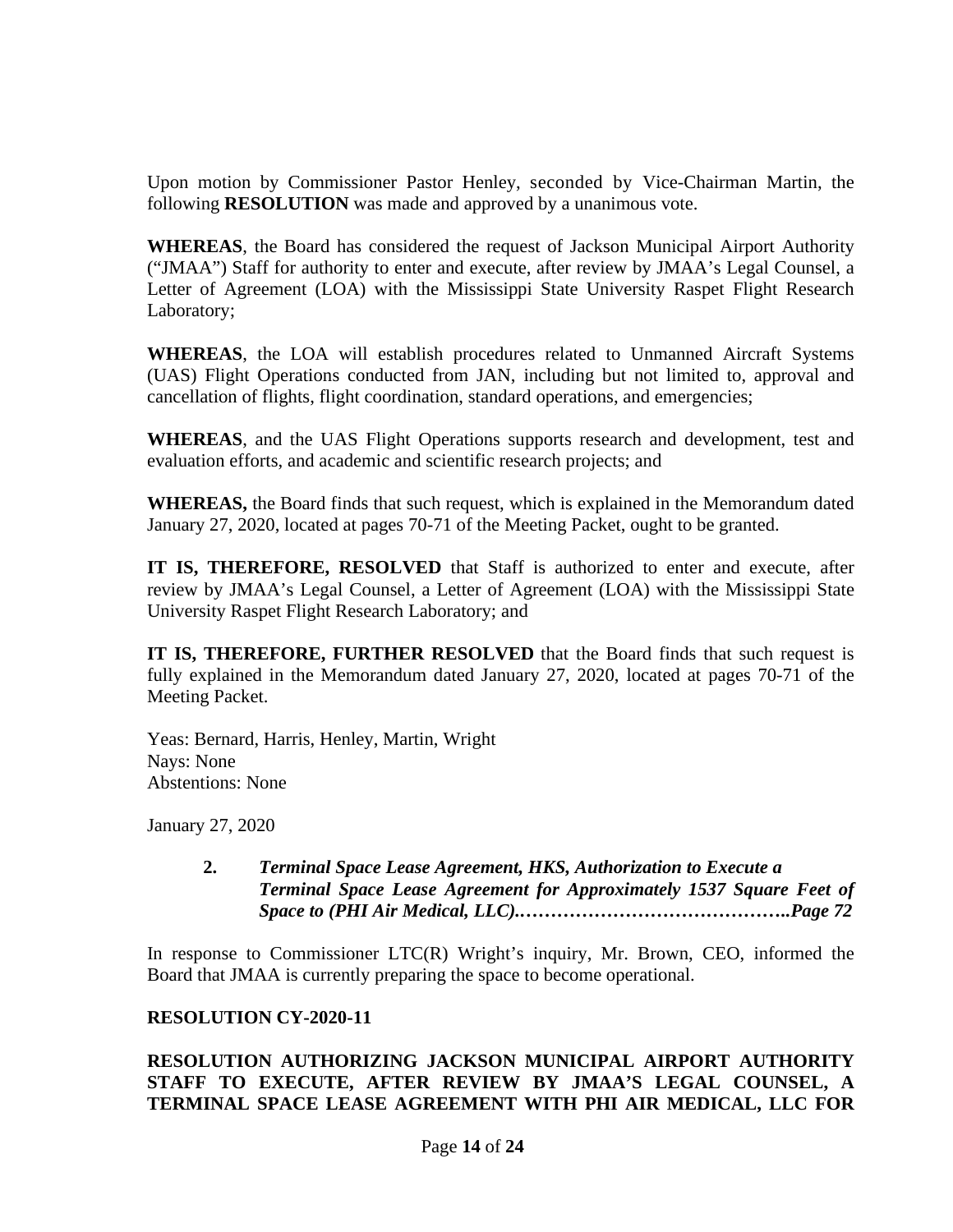# **OFFICE SPACE IN THE WEST TERMINAL BUILDING AT THE HAWKINS FIELD AIRPORT ("HKS")**

Upon motion by Commissioner Pastor Henley, seconded by Commissioner Bernard, the following **RESOLUTION** was made and approved by a unanimous vote.

**WHEREAS**, the Board has considered the request of Jackson Municipal Airport Authority ("JMAA") Staff for authority to execute, after review by JMAA's Legal Counsel, a Terminal Space Lease Agreement ("Agreement") with PHI Air Medical, LLC ("PHI") for office space in the West Terminal Building at Hawkins Field Airport ("HKS"); and

**WHEREAS**, PHI is an Arizona limited liability company with a principal place of business in Phoenix, Arizona which is licensed to do business in Mississippi with the Mississippi Secretary of State and currently operates four (4) traditional helicopter-bases in Mississippi; and

**WHEREAS,** the Board finds that such request, which is explained in the Memorandum dated January 27, 2020, and the attached exhibits, located at pages 72-76 of the Meeting Packet, ought to be granted.

**IT IS, THEREFORE, RESOLVED** that Staff is authorized to execute, after review by JMAA's Legal Counsel, a Terminal Space Lease Agreement ("Agreement") with PHI Air Medical, LLC ("PHI") for office space in the West Terminal Building at Hawkins Field Airport ("HKS"); and

**IT IS, THEREFORE, FURTHER RESOLVED** that the Board finds that such request is fully explained in the Memorandum dated January 27, 2020, and the attached exhibits, located at pages 72-76 of the Meeting Packet.

Yeas: Bernard, Harris, Henley, Martin, Wright Nays: None Abstentions: None

January 27, 2020

## **G. New Business**

## **OPEN SESSION**

The Board, pursuant to the motion of Commissioner Pastor Henley, seconded by Commissioner LTC(R) Wright, by a unanimous vote, resolved to close the Meeting. Chairman Harris asked all, except Mr. Paul A. Brown, CEO, and attorneys from Walker Group, PC, to vacate the room.

All present, with the exception noted, were directed to vacate the room; this was done.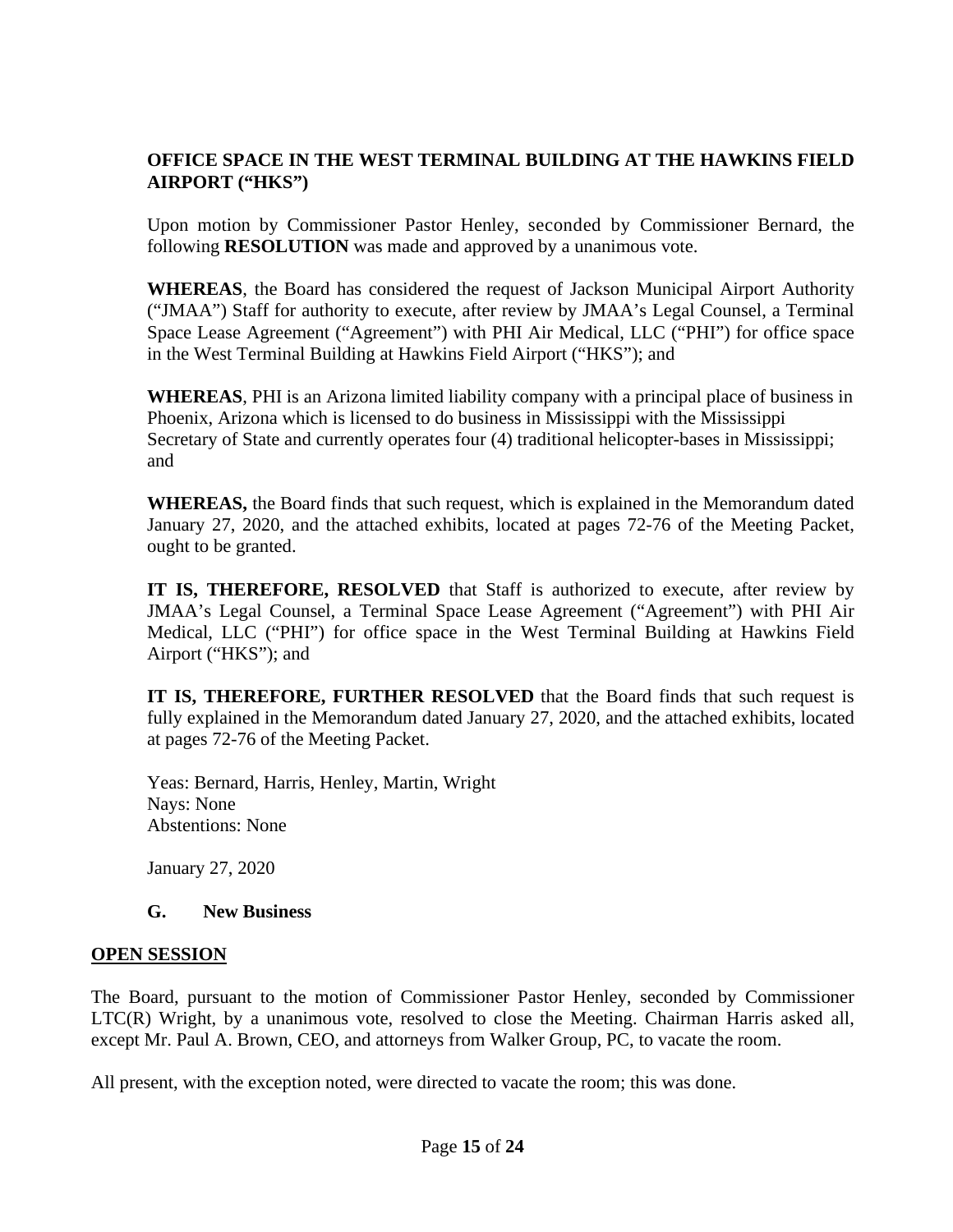The Board went into Closed Session at 4:26 p.m.

## **CLOSED SESSION**

After discussion regarding matters proposed to be discussed in Executive Session, Commissioner Pastor Henley moved that the Board enter Executive Session to consider a potential litigation regarding a construction matter. Vice-Chairman Martin seconded the motion, and the Commissioners unanimously resolved to enter Executive Session for the stated purposes.

The Closed Session ended at 4:40 p.m.

## **OPEN SESSION**

Chairman Harris then invited all persons outside the room to re-enter, and some did. Chairman Harris then stated in Open Session that the Board, during Closed Session, voted to enter Executive Session to discuss a potential litigation regarding a construction matter. Further, she stated that Commissioner Pastor Henley made the motion to go into Executive Session, and Vice-Chairman Martin seconded the motion. Continuing, she said the Commissioners unanimously resolved to enter Executive Session for the stated purpose.

Chairman Harris asked all present, except for Mr. Paul A. Brown, CEO, and attorneys from Walker Group, PC, to vacate the room.

The Board went into Executive Session at 4:42 p.m.

## **EXECUTIVE SESSION**

During the Executive Session, the Board discussed a potential litigation regarding a construction matter

## *The Board took no action as to the potential litigation regarding a construction matter.*

Mr. Dorsey Carson, Attorney at Law, entered the Executive Session at 4:43 p.m. and exited at 5:36 p.m.

Upon motion by Commissioner Pastor Henley, seconded by Vice-Chairman Martin, and unanimous approval of the Commissioners present, the Executive Session ended at 5:38 p.m.

## **OPEN SESSION**

Open Session reconvened at 5:46 p.m.

All persons outside the room were invited to rejoin the meeting in open session, and some persons present outside the room re-entered.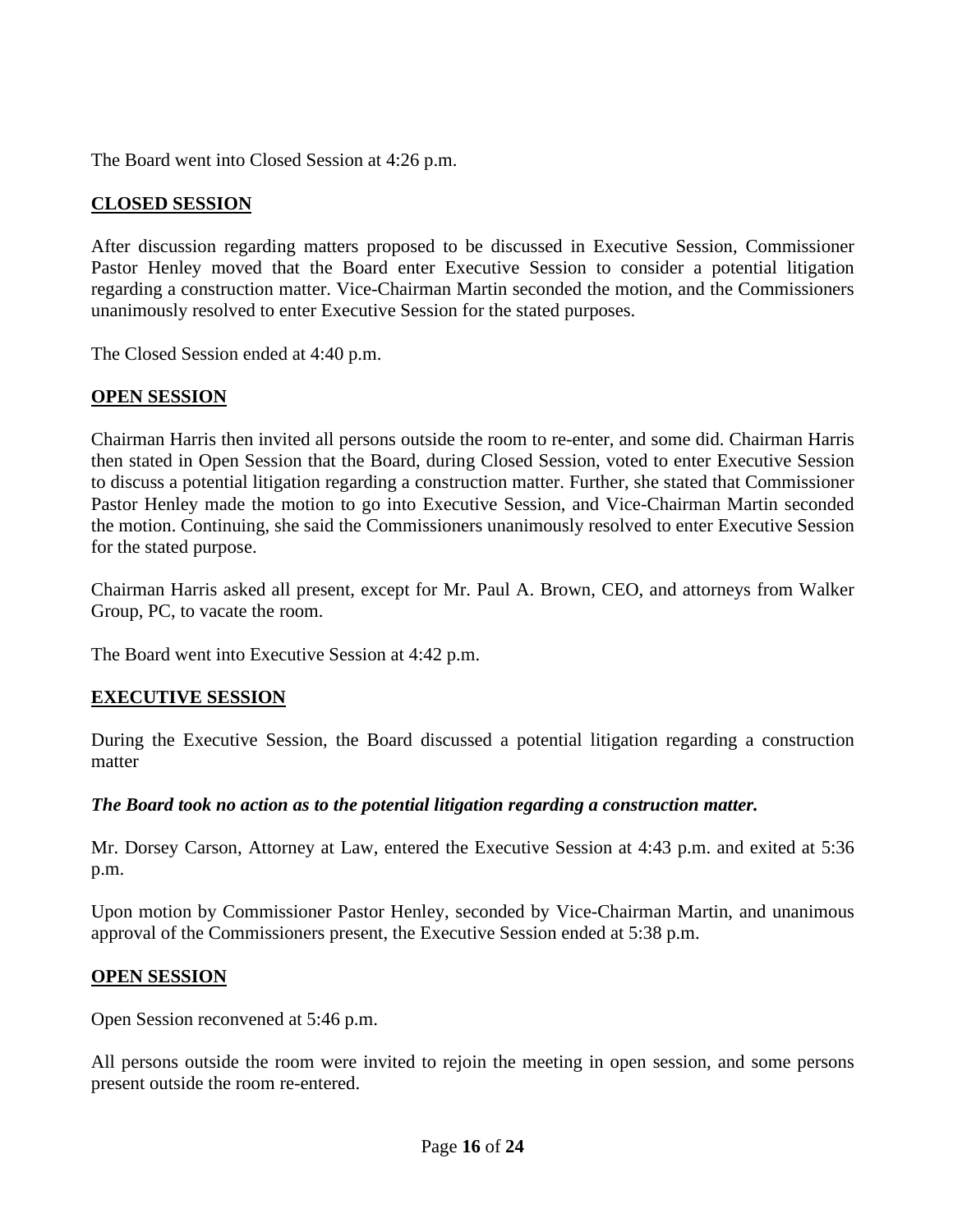Chairman Harris announced that the meeting was open. She then announced that during Executive Session, no actions were taken as to the potential litigation regarding a construction matter.

The Board then considered the below topics and resolved the Resolutions set forth below.

## 1. *Early Issue*

## **RESOLUTION CY-2020-12**

## **RESOLUTION AMENDING THE CLAIMS DOCKET TO INCLUDE THE EARLY ISSUE PAYMENT AMOUNT OF \$10,000.00 REGARDING EDUCATIONAL SERVICES FOR HOPE, LLC'S PLANNING, DESIGNING, AND FACILITATION SERVICES**

Upon motion by Commissioner Pastor Henley, seconded by Vice-Chairman Martin, the following **RESOLUTION** was made and approved by a unanimous vote.

**WHEREAS,** the Board of Commissioners (the "Board") of the Jackson Municipal Airport Authority (the "Authority") reviewed and considered the \$10,000.00 Claim regarding Educational Services for Hope, LLC's Planning, Designing, and Facilitation Services to be added to and included in the Authority's Claims Docket for the month and period ending December 31, 2019, which is included in the Packet at pages 34-37, and was distributed to the Board prior to the January 27, 2020 Regular Board Meeting; and

**WHEREAS**, the Board of Commissioners desires to amend the Claims Docket, by including a Claim for payment to Educational Services for Hope, LLC's Planning, Designing, and Facilitation Services in the amount of \$10,000.00.

**IT IS, THEREFORE, RESOLVED** that the Claims Docket for the month and period ending December 31, 2019, is amended to include payment of \$10,000.00 to Educational Services for Hope, LLC's Planning, Designing, and Facilitation Services

Yeas: Bernard, Harris, Henley, Martin, Wright Nays: None Abstentions: None

January 27, 2020

## *2. Claims Docket*

#### **RESOLUTION CY-2020-13**

## **RESOLUTION APPROVING THE AMENDED CLAIMS DOCKET FOR THE MONTH AND PERIOD ENDING DECEMBER 31, 2019**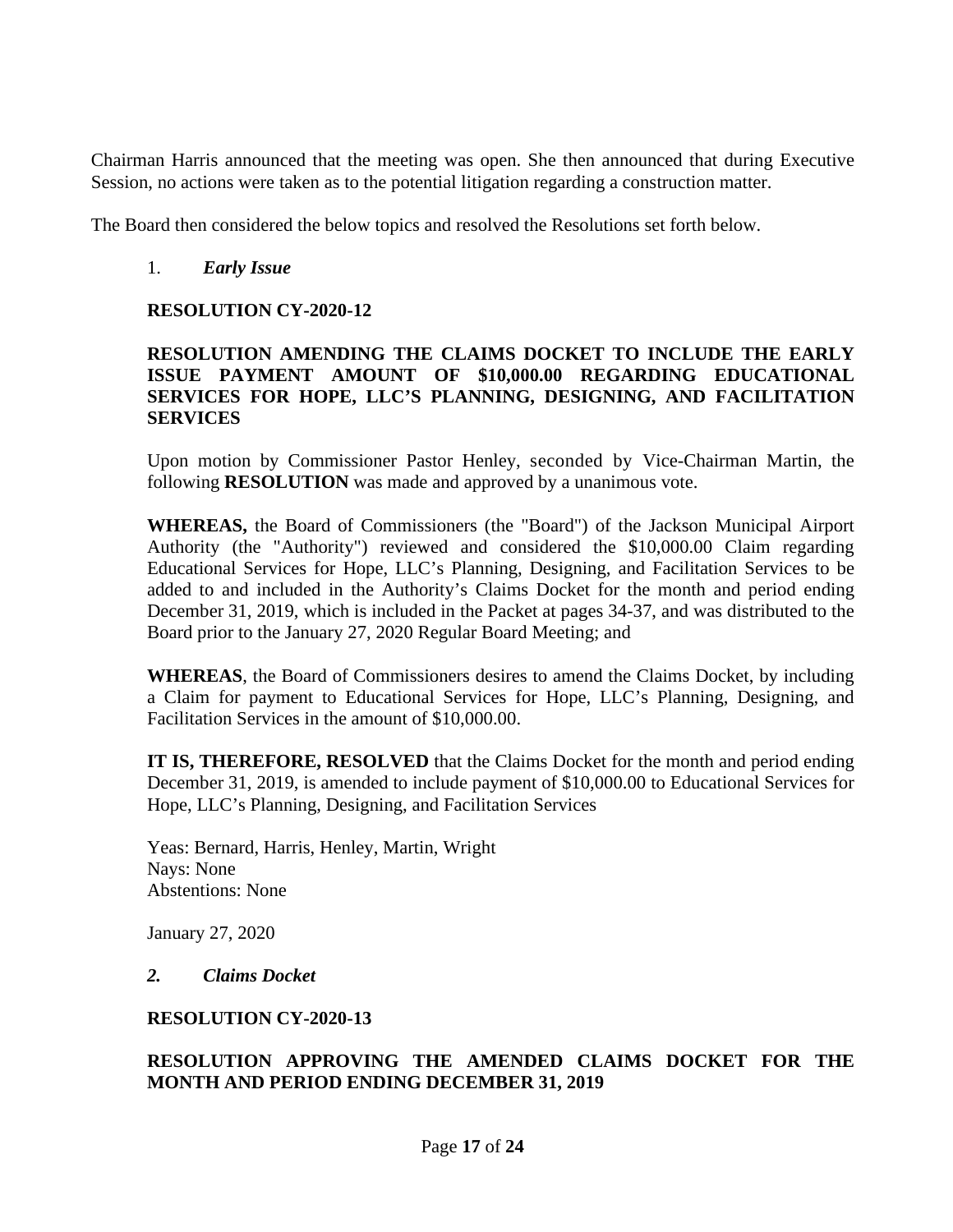Upon motion by Vice-Chairman Martin, seconded by Commissioner Pastor Henley, the following **RESOLUTION** was made and approved by a unanimous vote.

**WHEREAS**, the Board of Commissioners (the "Board") of the Jackson Municipal Airport Authority (the "Authority") reviewed and considered the Authority's Amended Claims Docket ("Claims") for the month and period ending December 31, 2019, and the unamended version of the Claim Docket which was included in the Packet, at pages 34-37 and distributed to the Board prior to the January 27, 2020 Regular Board Meeting; and

**WHEREAS**, the Claims Docket ending December 31, 2019, was amended to include the Claim of Educational Services for Hope, LLC, in the amount of \$10,000.00.

**IT IS, THEREFORE, RESOLVED** that the Board hereby authorizes payment of Claims in the amount of \$868,616.20, which includes payment of \$10,000.00 to Educational Services for Hope, LLC.

Yeas: Bernard, Harris, Henley, Martin, Wright Nays: None Abstentions: None

January 27, 2020

## *3. Vice-Chairman Martin Vehicle Travel.*

## **RESOLUTION CY-2020-14**

# **RESOLUTION AUTHORIZING STAFF OF THE JACKSON MUNICIPAL AIRPORT AUTHORITY ("JMAA") TO REIMBURSE VICE-CHAIRMAN ROBERT E. MARTIN FOR MILEAGE FOR VEHICLE TRAVEL TO APPROVED SEMINARS**

Upon motion by Commissioner Pastor Henley, seconded by Chairman Harris, the following **RESOLUTION** was made and approved by a unanimous vote.

**WHEREAS**, the Board of Commissioners ("Board") of the Jackson Municipal Airport Authority ("JMAA") finds that it was medically necessary for Vice-Chairman Martin to travel by motor vehicle instead of commercial airlines to attend an approved seminar in Phoenix, AZ during the period December 8 through 11, 2019; and

**WHEREAS**, the Board finds that Vice-Chairman Martin is entitled to receive the full amount of vehicle mileage reimbursement for his previously described travel despite said amount exceeding the cost of travel by commercial airline to the location of the seminar attended by Vice-Chairman Martin.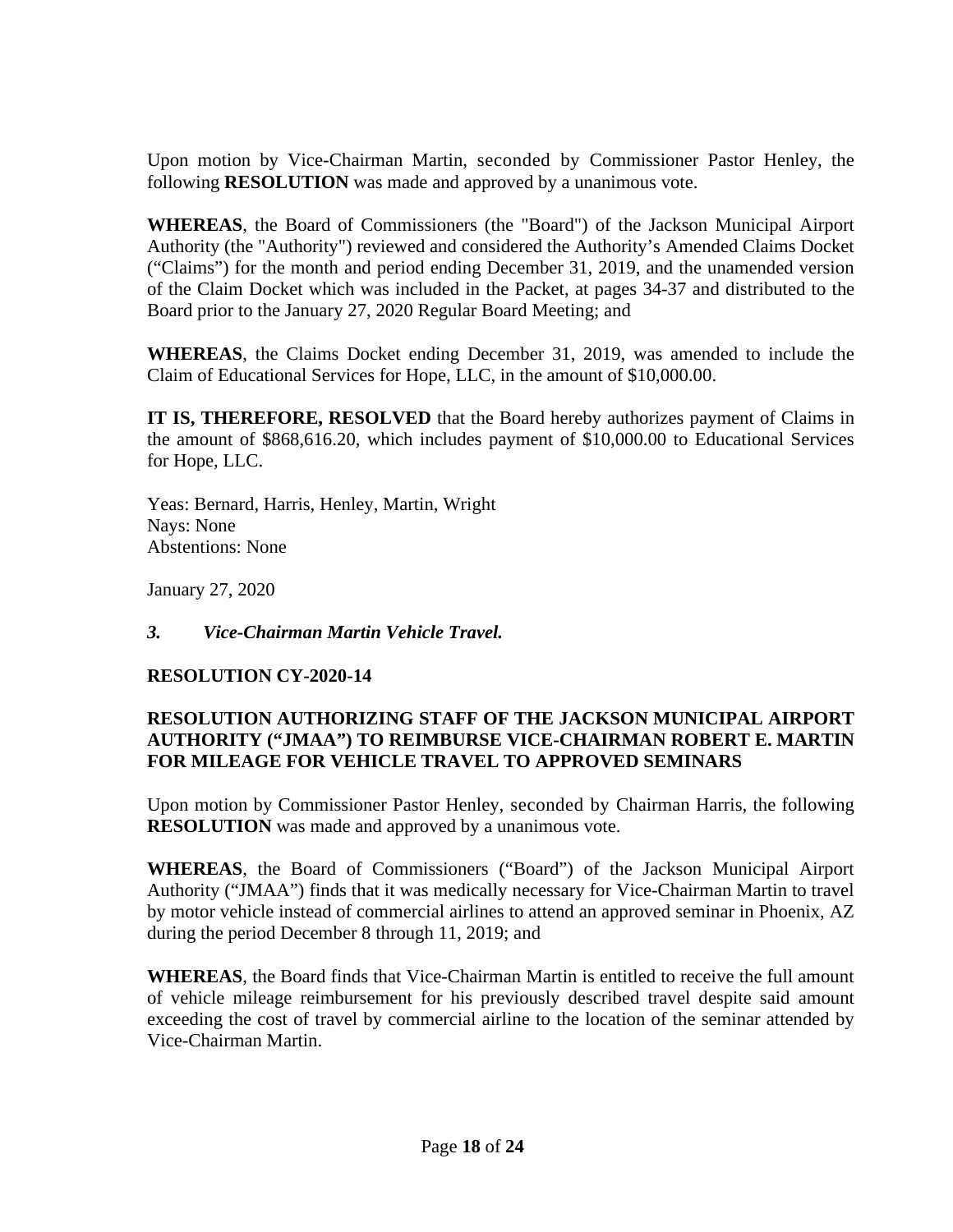**IT IS, THEREFORE, RESOLVED** that JMAA's Staff shall reimburse Vice-Chairman Martin for the full amount of his vehicle mileage as to his travel to an approved seminar in Phoenix, AZ during the period December 8 through 11, 2019.

Yeas: Bernard, Harris, Henley, Martin, Wright Nays: None Abstentions: None

January 27, 2020

#### *4. The Walker Group, PC, Entering Appearance in Jones v. Common et al., Hinds First Judicial District Circuit Court No.* **25 CI1: 19-CV-00763-EFP**

## **RESOLUTION CY-2020-15**

# **RESOLUTION DIRECTING WALKER GROUP, PC TO ENTER AN APPEARANCE AS ADDITIONAL ATTORNEYS FOR DEFENDANTS IN JONES V. COMMON ET AL., HINDS COUNTY FIRST DISTRICT CIRCUIT COURT NO. 25 CI1: 19-CV-00763-EFP**

Upon motion by Commissioner Bernard, seconded by Commissioner Pastor Henley, the following **RESOLUTION** was made and approved by a unanimous vote.

**WHEREAS**, Jessie Jones, Plaintiff, filed a lawsuit against the Jackson Municipal Airport Authority ("JMAA") and its employee Yolanda Commons in the Circuit Court for the First Judicial District for Hinds County Mississippi with the file No. 25 CI1: 19-CV-00763-EFP; and

**WHEREAS**, JMAA's automobile liability insurance carrier, pursuant to its duty to defend, employed the law offices of Scott C. Campbell to defend JMAA and Ms. Common; and

**WHEREAS**, JMAA's Board of Commissioners desires for Walker Group, PC, General Counsel for JMAA, to enter an appearance on behalf of JMAA and its employee, Ms. Common, in order to monitor the litigation and keep JMAA's Board of Commissioners informed of new developments in the litigation.

**IT IS, THEREFORE, RESOLVED** that Walker Group, PC, General Counsel for JMAA, shall enter an appearance on behalf of JMAA and its employee, Yolanda Common, in the case presently pending on the docket of the Circuit Court for the First Judicial District of Hinds County Mississippi being civil action No. 5 CI1: 19-CV-00763-EFP, in order to monitor the litigation and keep JMAA's Board of Commissioners informed of new developments in the litigation.

Yeas: Bernard, Harris, Henley, Martin, Wright Nays: None Abstentions: None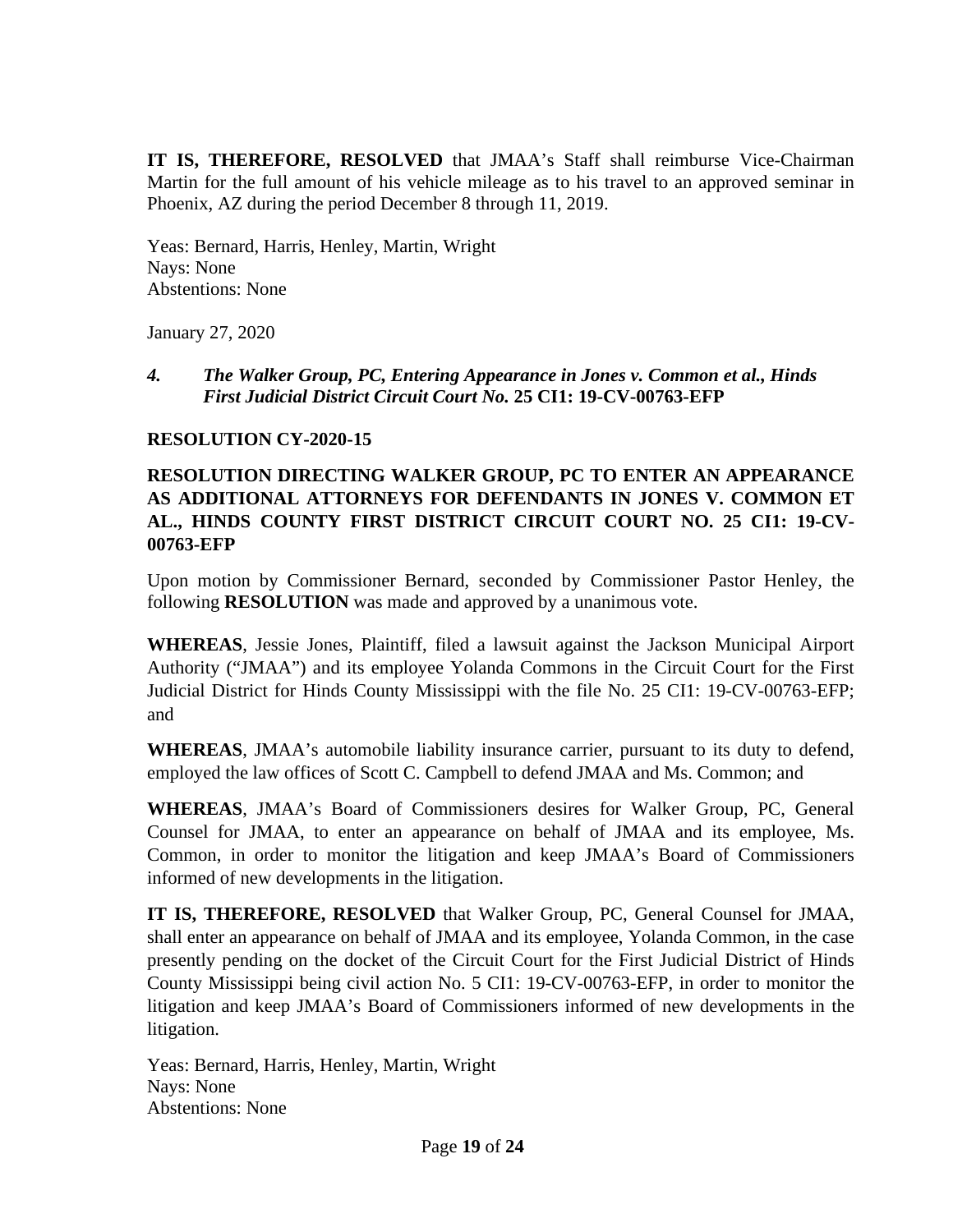January 27, 2020

# *4. Agreement with Epic, LLC*

#### **RESOLUTION CY-2020-16**

## **RESOLUTION AUTHORIZING JACKSON MUNICIPAL AIRPORT AUTHORITY STAFF TO NEGOTIATE AND EXECUTE, AFTER REVIEW BY JMAA'S LEGAL COUNSEL, AN AGREEMENT WITH EPIC RESOURCES, LLC FOR DISADVANTAGED BUSINESS ENTERPRISE AND PROCUREMENT CONSULTING SERVICES**

Upon motion by Commissioner Bernard, seconded by Vice-Chairman Martin, the following **RESOLUTION** was made and approved by a unanimous vote.

**WHEREAS**, the JMAA Board of Commissioners desires to enter a professional service agreement for Disadvantaged Business Enterprise and Procurement Consulting Services for the Jackson Municipal Airport Authority ("JMAA"); and

**WHEREAS**, the JMAA Board of Commissioners considered the PowerPoint Presentation presented by Epic Resources, LLC's President Shellie Michael and discussion held during the January 23, 2020 Regular Work Session, as well as the written Proposal submitted; and

**WHEREAS**, the JMAA Board of Commissioners authorizes Staff to negotiate and execute, after review by JMAA's Legal Counsel, a professional service agreement with Epic Resources, LLC, to provide Disadvantaged Business Enterprise and Procurement Consulting Services to JMAA.

**IT IS, THEREFORE, RESOLVED** that the JMAA Board of Commissioners considered the PowerPoint Presentation presented by Epic Resources, LLC's President Shellie Michael and the discussion held during the January 23, 2020 Regular Work Session, as well as the written Proposal submitted by Epic Resources, LLC; and

**IT IS, THEREFORE, FURTHER RESOLVED** that JMAA's Board authorizes JMAA Staff to negotiate and execute, after review by JMAA's Legal Counsel, a professional service agreement with Epic Resources, LLC to provide Disadvantaged Business Enterprise and Procurement Consulting Services to JMAA.

Yeas: Bernard, Harris, Henley, Martin, Wright Nays: None Abstentions: None

January 27, 2020

*5. Board Travel*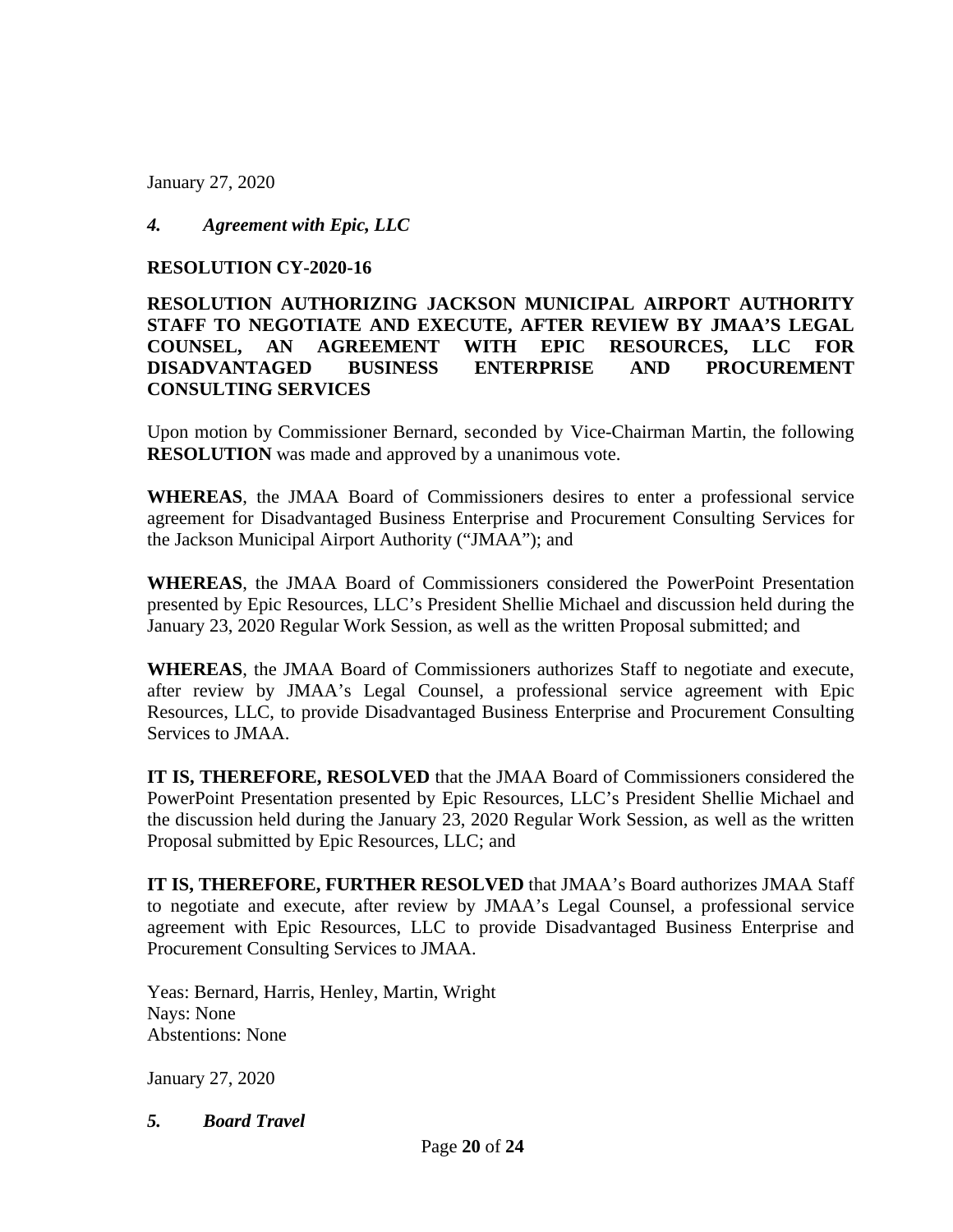#### **RESOLUTION CY-2020-17**

## **RESOLUTION APPROVING THE JMAA BOARD OF COMMISSIONERS CHAIRMAN LAWANDA D. HARRIS, VICE-CHAIRMAN ROBERT E. MARTIN, LTC(R) LUCIUS WRIGHT, AND PASTOR JAMES L. HENLEY JR.'S TRAVEL TO AND PARTICIPATION IN THE FARNBOROUGH INTERNATIONAL AIRSHOW 2020 AT FARNBOROUGH, ENGLAND, UNITED KINGDOM, JULY 20-24, 2020**

Upon motion by Vice-Chairman Martin, seconded by Commissioner Pastor Henley, the following **RESOLUTION** was made and approved by a unanimous vote.

**WHEREAS**, the 2020 edition of the Farnborough International Air Show will take place at the Farnborough International Exhibit and Conference Centre in Farnborough, England, United Kingdom, July 20-24, 2020, and it brings together all the leading aviation persons and entities in the global aviation industry around economic development opportunities and the latest aviation technological innovations; and

**WHEREAS**, the Farnborough International Air Show 2020 will offer a unique opportunity for engagement with all the economic, political, institutional, and technological global aviation industry persons and entities in a single venue regarding aviation trends and a multitude of aviation and economic development issues of importance to the Jackson Municipal Airport Authority ("Authority" or "JMAA"), as set forth in the information for the Farnborough International Air Show 2020, attached to the Minutes of the January 27, 2020 Regular Board Meeting; and

**WHEREA**S, the Board of Commissioners of JMAA recommends, approves, and authorizes the travel, lodging, and related expenses for Chairman Harris, Vice-Chairman Martin, Commissioner Pastor Henley, and Commissioner LTC(R) Wright to attend and participate in the Farnborough International Air Show 2020, July 20-24, 2020, in Farnborough, England, United Kingdom for the reasons cited above; and

**WHEREAS,** based upon the above the Board of Commissioners finds that it will be extremely beneficial to the Authority for Chairman Harris, Vice-Chairman Martin, Commissioner Pastor Henley, and Commissioner LTC(R) Wright to attend the Farnborough International Air Show 2020; and

**WHEREAS**, the current Travel Policy for the Board ("Travel Policy"), states that travel outside the continental limits of the United States by a Commissioner on behalf of the Authority shall not be permitted at Authority's expense unless there is specific prior approval by the Board and a determination by the Board that such travel would be "extremely beneficial" to the Authority; and

**WHEREAS,** the Board has considered the foregoing and has considered the benefits which will accrue to the Authority from the attendance by Chairman Harris, Vice-Chairman Martin, Commissioner Pastor Henley, and Commissioner LTC(R) Wright at the Farnborough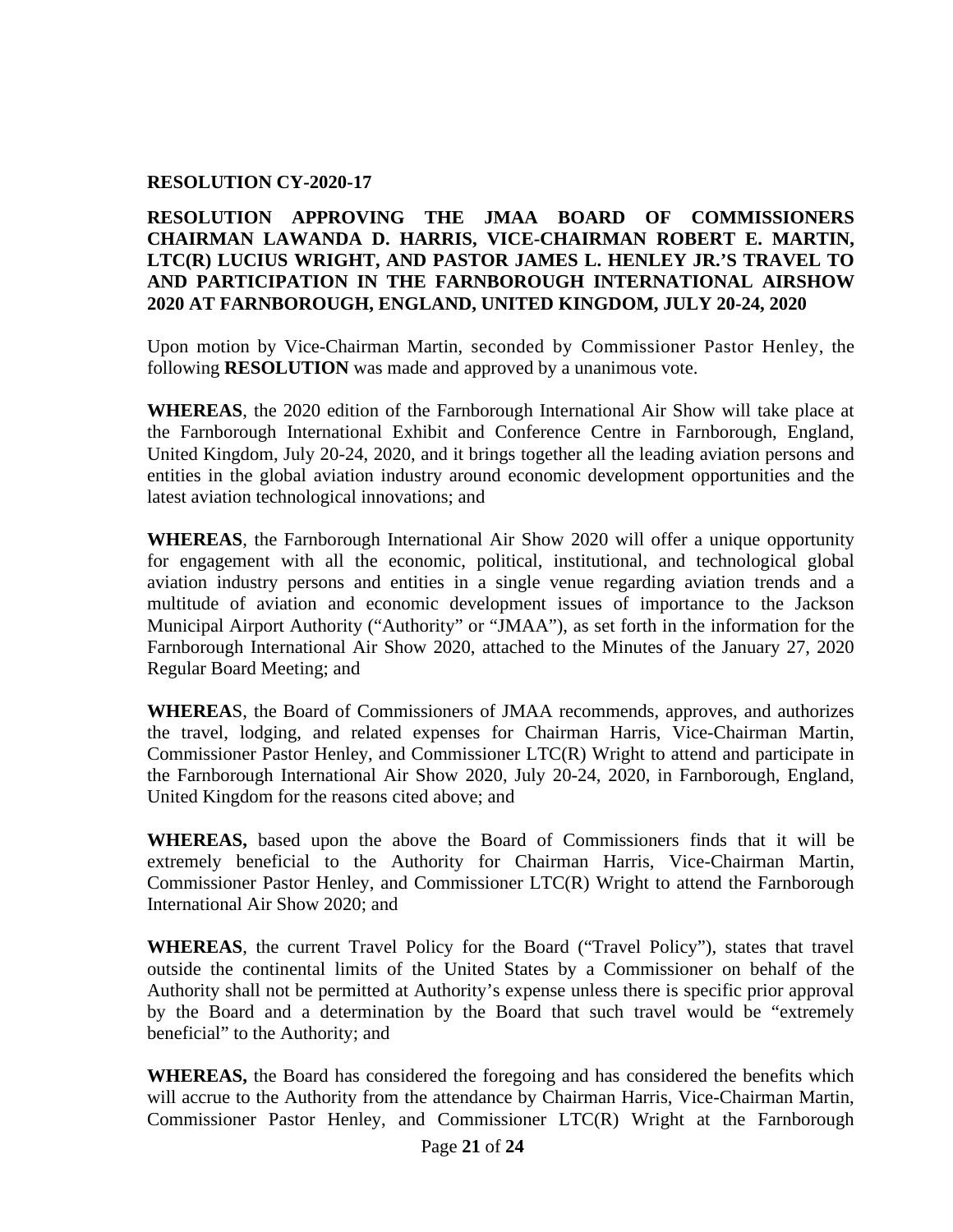International Air Show 2020.

**IT IS, THEREFORE, RESOLVED** that the Board hereby: (i) finds and determines that the attendance of and participation in the Farnborough International Air Show 2020, July 20-24, 2020, in Farnborough, England, United Kingdom, by Chairman Harris, Vice-Chairman Martin, Commissioner Pastor Henley, and Commissioner LTC(R) Wright will be extremely beneficial to the Authority for the reasons cited above; and (ii) approves and authorizes payment and reimbursement for travel, lodging, and related expenses for Chairman Harris, Vice-Chairman Martin, Commissioner Pastor Henley, and Commissioner LTC(R) Wright to attend and participate in Farnborough International Air Show 2020 as described above, all in accordance with the Travel Policy for JMAA's Commissioners.

Yeas: Bernard, Harris, Henley, Martin, Wright Nays: None Abstentions: None

January 27, 2020

# *5. Staff Travel*

## **RESOLUTION CY-2020-18**

## **RESOLUTION AUTHORIZING THE TRAVEL OF THE FOLLOWING JMAA STAFF MEMBERS TO THE FARNBOROUGH INTERNATIONAL AIRSHOW 2020 IN FARNBOROUGH, ENGLAND, UNITED KINGDOM, JULY 20-24, 2020: CHIEF EXECUTIVE OFFICER, CHIEF COMMERCIAL OFFICER, AND DIRECTOR OF COMMERCIAL DEVELOPMENT**

Upon motion by Commissioner LTC(R) Wright, seconded by Vice-Chairman Martin, the following **RESOLUTION** was made and approved by a unanimous vote.

**WHEREAS,** the Board after considering and discussing the benefits of certain Staff Members of Jackson Municipal Airport Authority ("JMAA") to attend the Farnborough International Airshow 2020: (i) authorizes the international travel of JMAA's Chief Executive Officer, Chief Commercial Officer, and Director of Commercial Development to travel to and attend the 2020 edition of the Farnborough International Air Show in Farnborough, England, United Kingdom, July 20-24, 2020 ("Air Show"); and (ii) determines that the proposed travel by JMAA's Chief Executive Officer, Chief Commercial Officer, and Director of Commercial Development to the Air Show will be extremely beneficial to JMAA; and

**WHEREAS**, the current Travel Policy for JMAA Staff ("Travel Policy"), states that no travel outside the continental limits of the United States, on behalf of the Authority, shall be permitted by an employee, to include the CEO, at the Authority's expense, without specific prior approval by the Board and a determination by the Board that such travel would be extremely beneficial to the Authority; and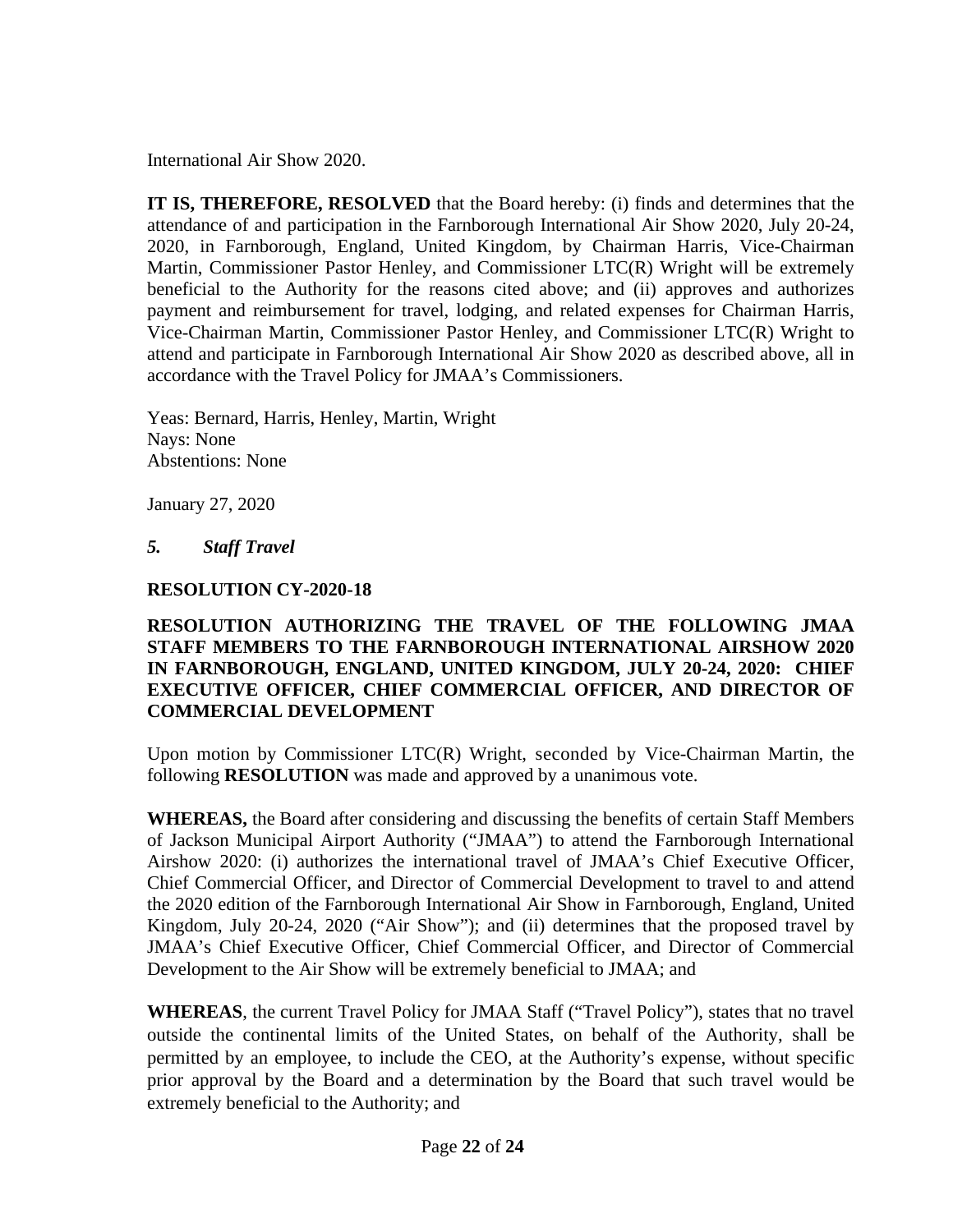**WHEREAS**, the Board considered the foregoing and determined the benefits which will accrue to the Authority regarding JMAA's Chief Executive Officer, Chief Commercial Officer, and Director of Commercial Development's travel to and attendance at the Farnborough International Air Show 2020; and

**WHEREA**S, the Travel Policy for Airport Authority Staff adopts the per diem rates established by the U.S. General Services Administration which provides for a per diem for "Farnborough, England, United Kingdom" at \$98.00 per day for meals; and, \$25.00 per day for incidentals; and

**WHEREAS**, the Board finds that a resolution authorizing the above-identified travel and participation of the above-identified JMAA Staff members, along with the information for the Farnborough International Air Show 2020, attached as an exhibit to the Resolution, ought to be adopted by the Board.

**IT IS, THEREFORE, RESOLVED** that JMAA: (i) authorizes the international travel of JMAA's Chief Executive Officer, Chief Commercial Officer, and Director of Commercial Development to the 2020 edition of the Farnborough International Air Show in Farnborough, England, United Kingdom, July 20-24, 2020; and (ii) determines that the proposed travel by JMAA's Chief Executive Officer, Chief Commercial Officer, and Director of Commercial Development to the Air Show will be extremely beneficial to JMAA; and

**IT IS, THEREFORE, FURTHER RESOLVED** that JMAA approves and authorizes payment of the cost for JMAA's Chief Executive Officer, Chief Commercial Officer, and Director of Commercial Development to travel to and attend the Air Show event, including payment of per diem rates, to JMAA's Chief Executive Officer, Chief Commercial Officer, and Director of Commercial Development for meals and incidentals, per the JMAA Travel Policy For Airport Authority Staff Revised: March 21, 2014: Paragraph 3, Subparagraph 3.1, in order for JMAA's Chief Executive Officer, Chief Commercial Officer, and Director of Commercial to travel to the Farnborough International Air Show in Farnborough, England, United Kingdom July 20-24, 2020, all in accordance with the Travel Policy of JMAA.

Yeas: Bernard, Harris, Henley, Martin, Wright Nays: None Abstentions: None

January 27, 2020

# **VIII. ADJOURNMENT**

Thereafter, it was moved by Vice-Chairman Martin, seconded by Chairman Harris, and resolved by a unanimous vote, that the meeting of the Board was ADJOURNED at 5:54 p.m.

Respectfully submitted,